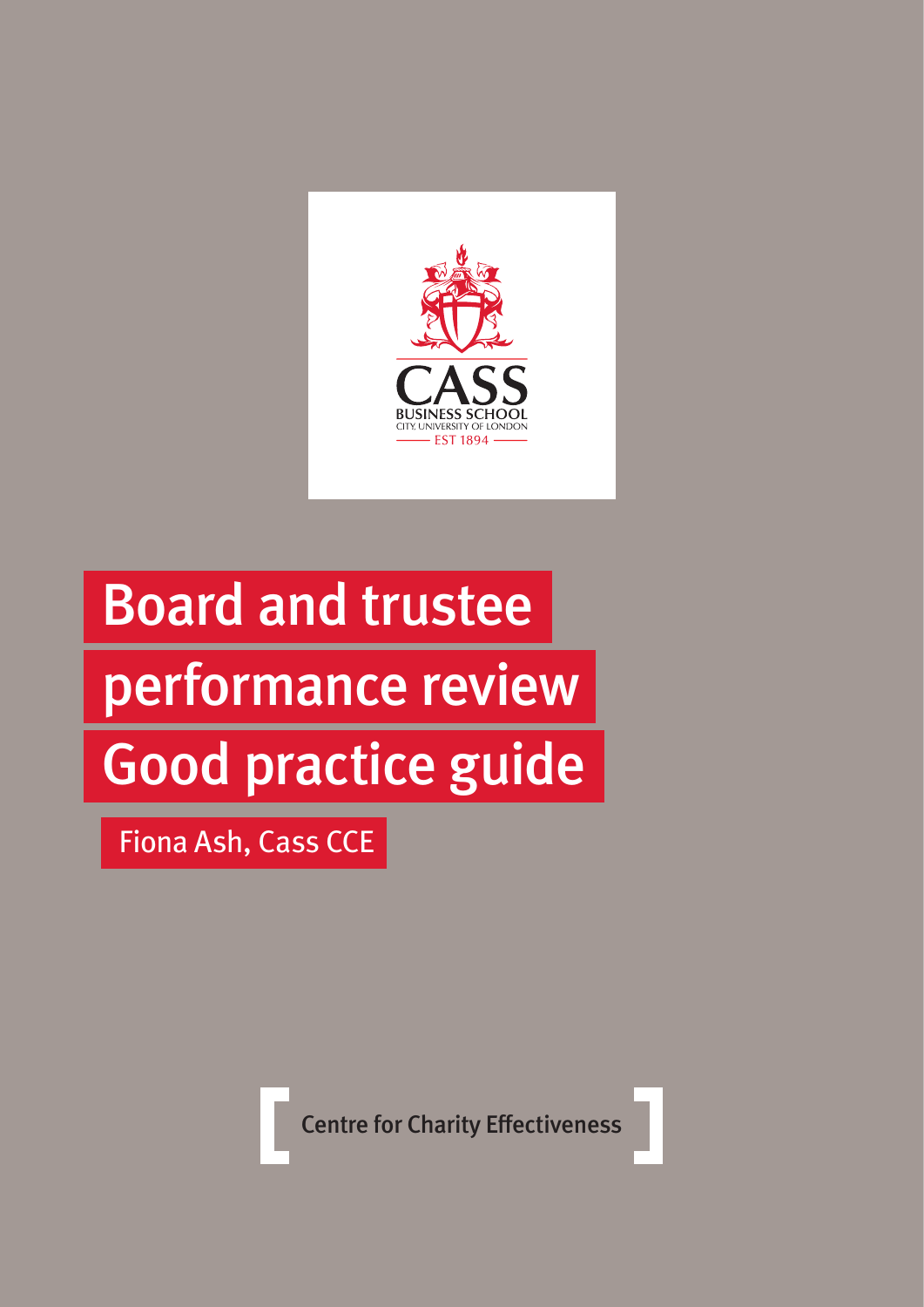#### CASS CENTRE FOR CHARITY EFFECTIVENESS

Inspiring transformation within the nonprofit sector.

The vision of the Centre for Charity Effectiveness (Cass CCE) at Sir John Cass Business School is that of a nonprofit sector leading positive social change. We support the sector to achieve this through the services that we deliver: education, knowledge sharing, research and independent consultancy advice.

As one of Cass's centres of excellence, impactful knowledge exchange has been at the heart of what we do since our inception over 20 years ago.

Cass CCE aspires to see a voluntary, community and social enterprise sector constantly extending its own knowledge boundaries and driving performance excellence – whilst developing and inspiring the next generation of leaders.

A number of the wider Cass CCE team have made valuable contributions to this guide, including Caroline Copeman and Ruth Lesirge. This edition has been updated and edited by Fiona Ash.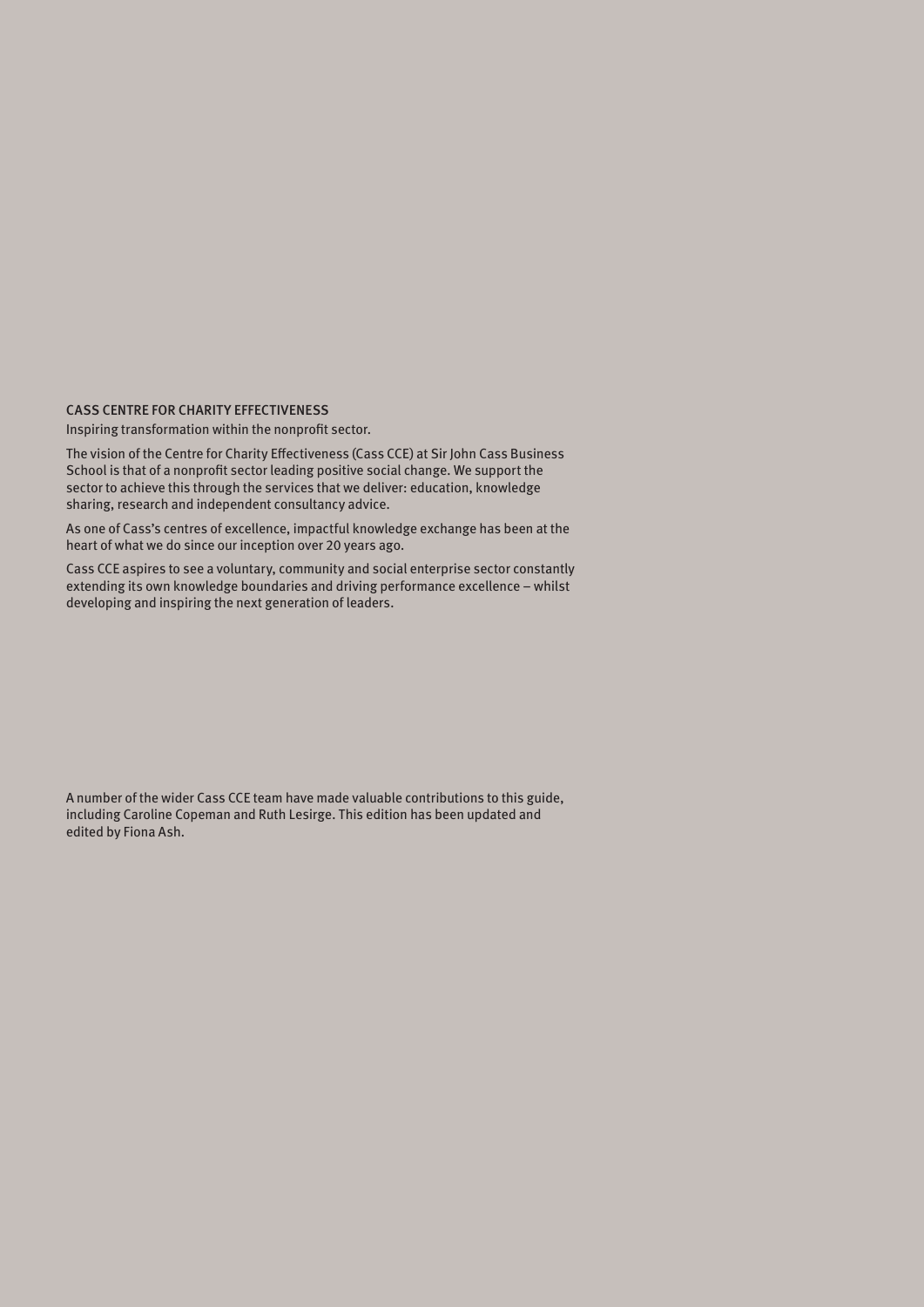Centre for Charity Effectiveness T: 020 7 040 0901 E: cassCCE@city.ac.uk

### Foreword

Cass Centre for Charity Effectiveness's unwavering vision is that of a strong nonprofit sector leading positive social change. We support the sector to achieve this through the services we deliver: education, knowledge sharing, research and independent consultancy advice.

We know that the need for good governance in our sector is greater than ever with recent public concern and media scrutiny which is often about the effectiveness of an organisation's governance. As the Charity Governance Code says, 'good governance in charities is fundamental to their success'. Our governance practice team is regularly commissioned to undertake reviews or other activities in support of more effective governance.

This updated good practice guide is one of a series (downloadable from Cass Centre for Charity Effectiveness resources pages) covering key governance activities plus a new guide on developing the top team:

- Board & trustee performance review
- Board involvement in strategy and planning
- Board reports that add value
- Developing a balanced scorecard & dashboard
- Developing the whole top team (new for 2019)
- Effective board meetings

We are confident that, taken together, these guides will be an extremely useful resource for trustees and the senior team, covering the key areas of practice that make the difference between a board that does the minimum and one that is truly effective. If you need further information or advice, please get in touch.

#### Alex Skailes

Director, Cass Centre for Charity Effectiveness (Cass CCE)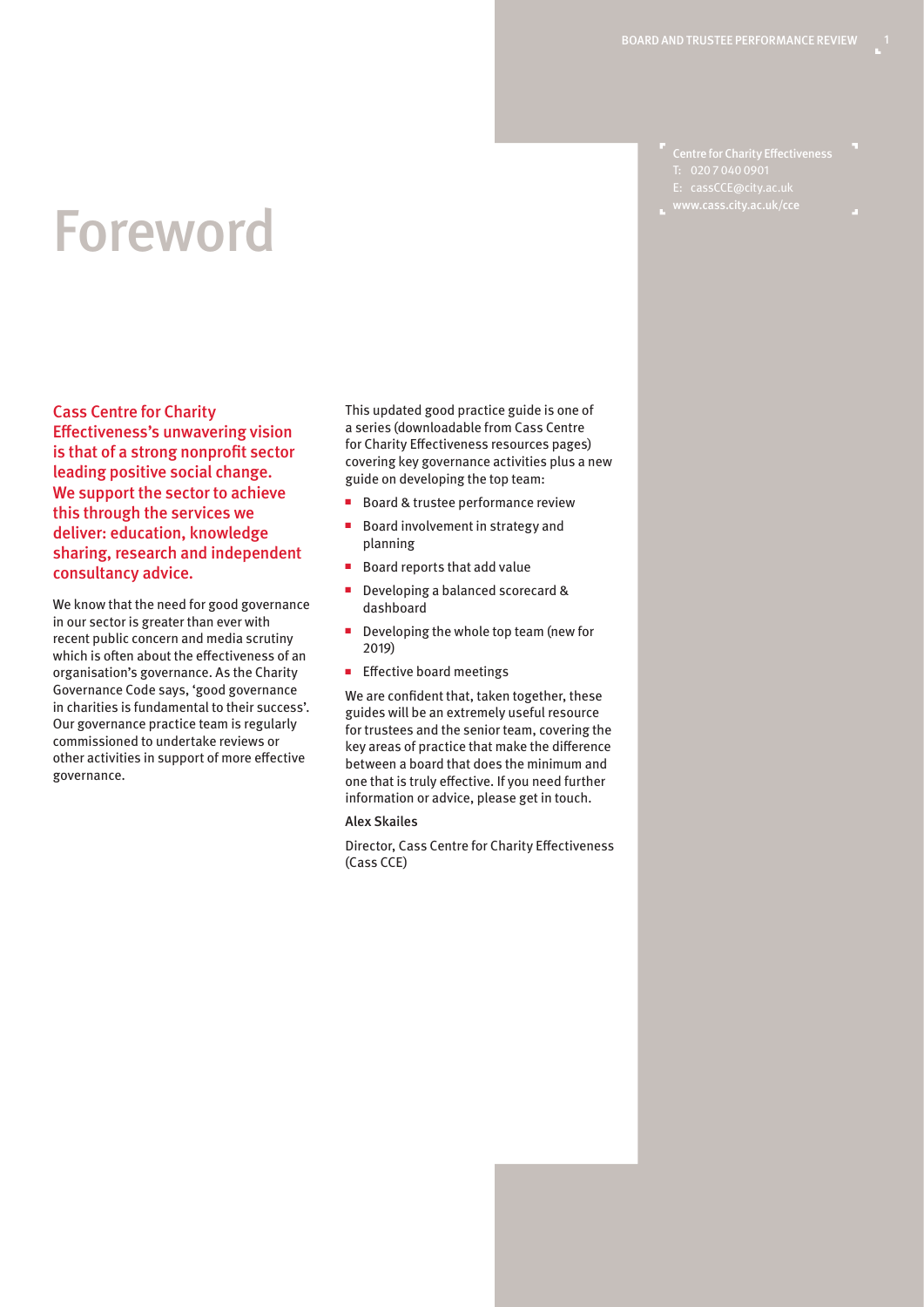### **Contents**

| What is effective board performance review?                                                                                                                    | 3                        |
|----------------------------------------------------------------------------------------------------------------------------------------------------------------|--------------------------|
| Key benefits of board performance review                                                                                                                       | 4                        |
| Resistance to governance review                                                                                                                                | 5                        |
| This guide                                                                                                                                                     | 6                        |
| Part one: Board or collective performance review<br>Who should conduct a collective board review?<br>What should it cover?                                     | 7<br>7<br>$\overline{7}$ |
| <b>Getting started</b>                                                                                                                                         | 8                        |
| Top tips                                                                                                                                                       | 9                        |
| Part two: Individual performance reviews<br><b>Getting started</b><br>Reviewing the Chair's performance<br>Trustees who are new to the role & new to the board | 10<br>10<br>12<br>12     |
| Top tips                                                                                                                                                       | 13                       |
| <b>Resources</b>                                                                                                                                               | 14                       |
| Appendix 1: Template for board development plan                                                                                                                | 15                       |
| Appendix 2: Reviewing committee effectiveness – two approaches                                                                                                 | 16                       |
| Appendix 3: Succession planning                                                                                                                                | 17                       |
| Appendix 4: A sample review question framework                                                                                                                 | 18                       |
| Appendix 5: Trustee record                                                                                                                                     | 20                       |
| Appendix 6: Gathering deeper & broader levels of feedback                                                                                                      | 21                       |
|                                                                                                                                                                |                          |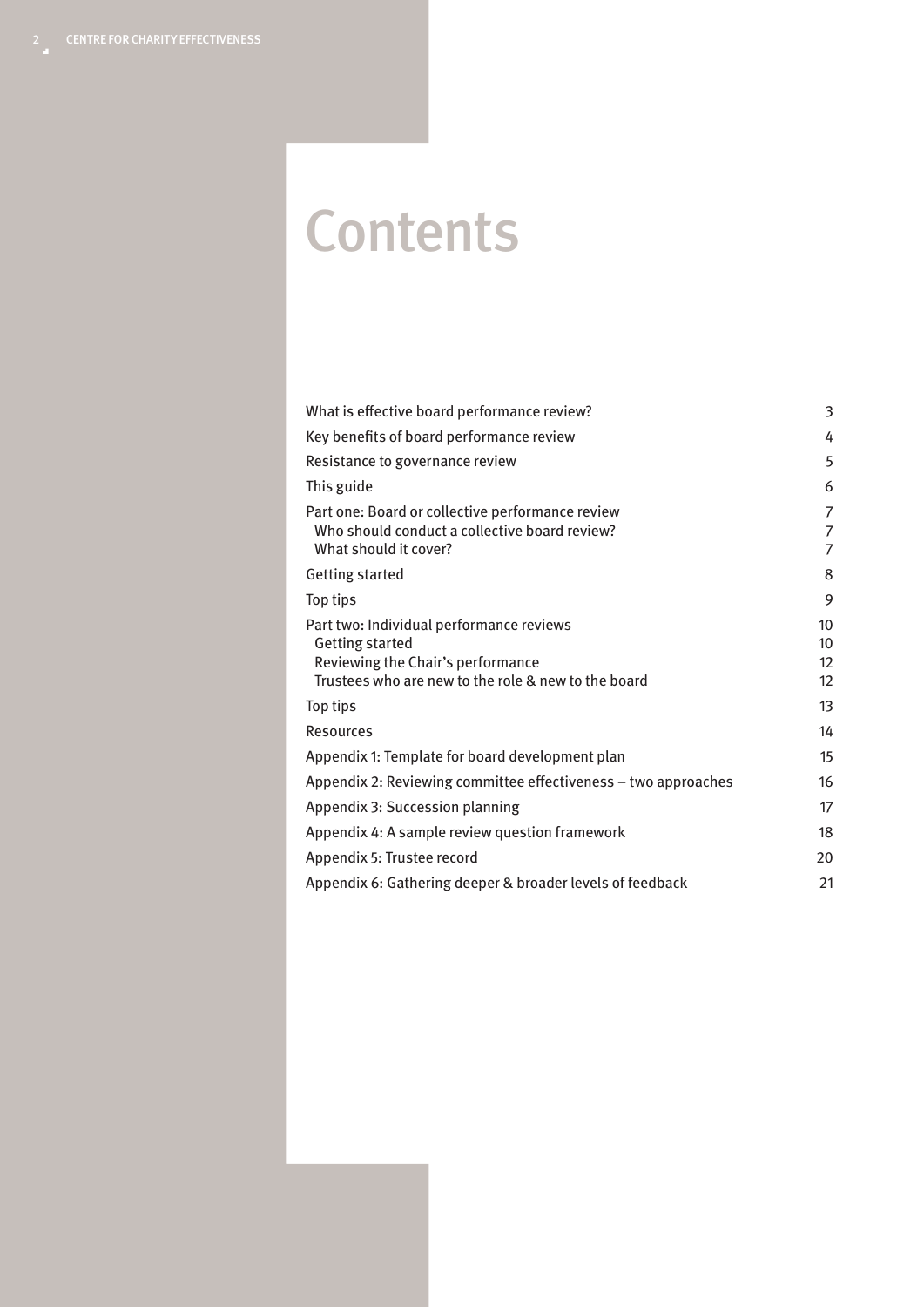### What is effective board performance review

Effective board performance review (or evaluation) is about a systematic assessment of how well the board (rather than the organisation) is performing in relation to its legal responsibilities and in contributing to organisational success. It considers the performance of the whole board and the contribution of individual members. In all of this, the ambition should be to ensure that the review process is of benefit to the organisation's beneficiaries.

The best performing boards invest resources in their development (time if not financial), regularly reviewing 'how things are going' and taking action as necessary. This is reinforced in the Charity Governance Code for larger charities<sup>2</sup> which recommends a review of board performance and that of individual trustees every year – incorporating an external evaluation of governance every three years – and that the board should explain how the organisation reviews or evaluates its governance in the Trustees Annual Report.

"Great governance requires self-awareness about performance as individuals and as a collective. Selfawareness increases with measurement, discussion, and learning about areas of strength and weakness, and board performance increases when there is deliberate attention paid to how to improve and concrete action to do so." <sup>1</sup>

Cathy Trower

Board performance review is one of the most powerful interventions available to transform a good board into an excellent, high performing one. To be effective, performance review needs to be rigorous, undertaken by a board committed to improvement and willing to hear at times uncomfortable messages – and importantly – one that is prepared to take action where necessary to improve governance performance. Taking a superficial, tick box approach won't result in significant change, and only squanders the investment. We have found that boards who undertake and are committed to performance review, have stronger, more engaged boards and take responsibility for governance development.

1. Board assessments: trash or treasure? Cathy Trower, author of The Practitioner's Guide to Governance as Leadership <http://www.causeplanet.org/blog/tag/board-assessments/#ixzz5cFJMuNmg1>

2. The Code defines larger charities as those 'with a typical income of over £1m a year, and whose accounts are externally audited'; those below this threshold are recommended to use the Code for smaller charities.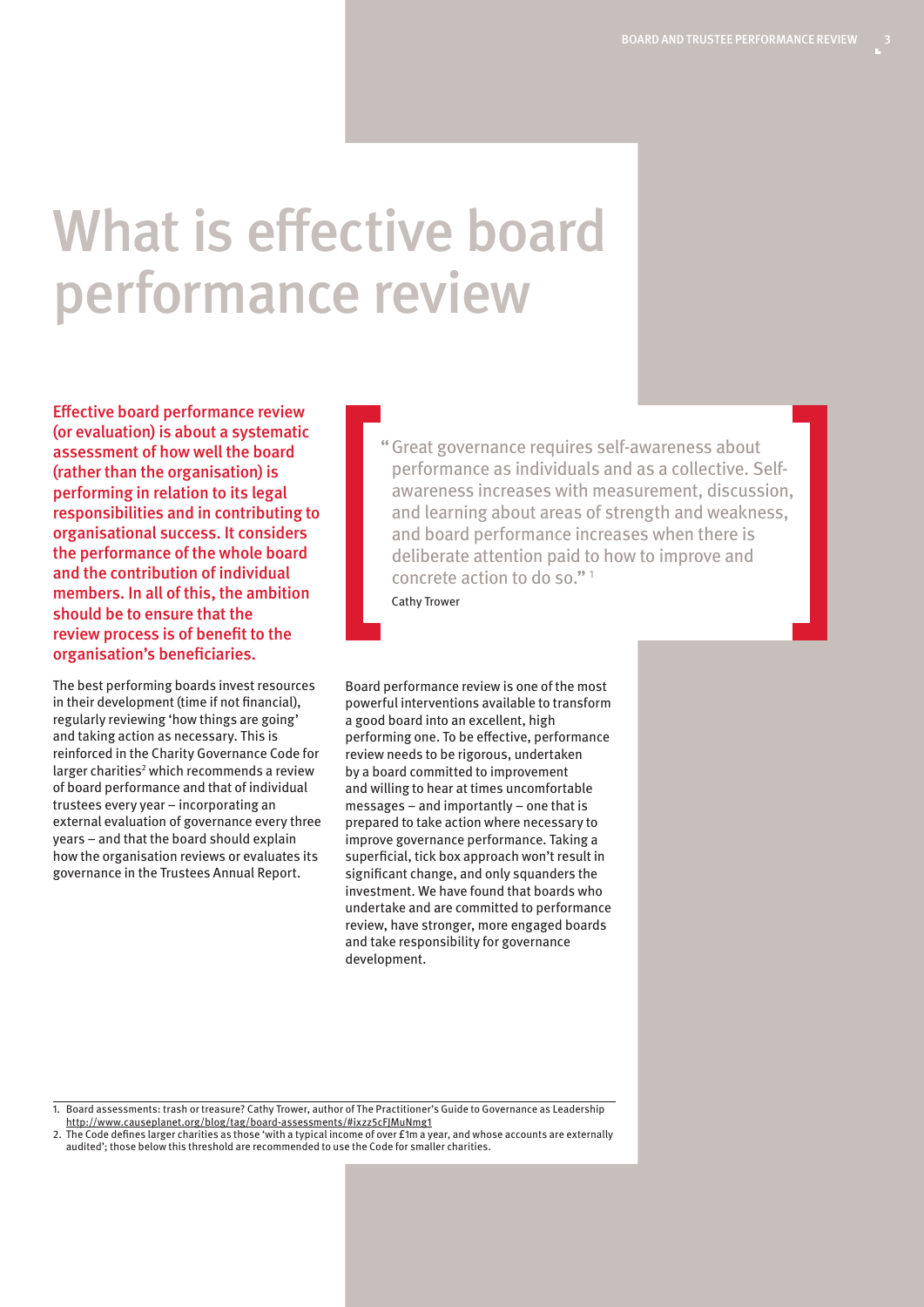### Key benefits of board performance review<sup>3</sup>

- Delivers an accurate check on the 'pulse' of governance; what's working, what needs improvement e.g. from easier to address areas such as identifying skills gaps to more challenging ones such as behaviours, relationships and board culture,
- Provides a mechanism to 'surface' potentially difficult issues
- Increases ownership and accountability by building commitment and a shared sense of responsibility for addressing priority issues
- Helps create a culture of learning in the organisation by leading by example
- Helps the board and thus the organisation to be more effective by for example changing how the board uses its limited time, how it works with the Chief Executive and how trustees and the executive work together.

3. Adapted from Board Assessment: laying the foundation for better governance. Nadler Advisory (adapted from material by Mercer LLC).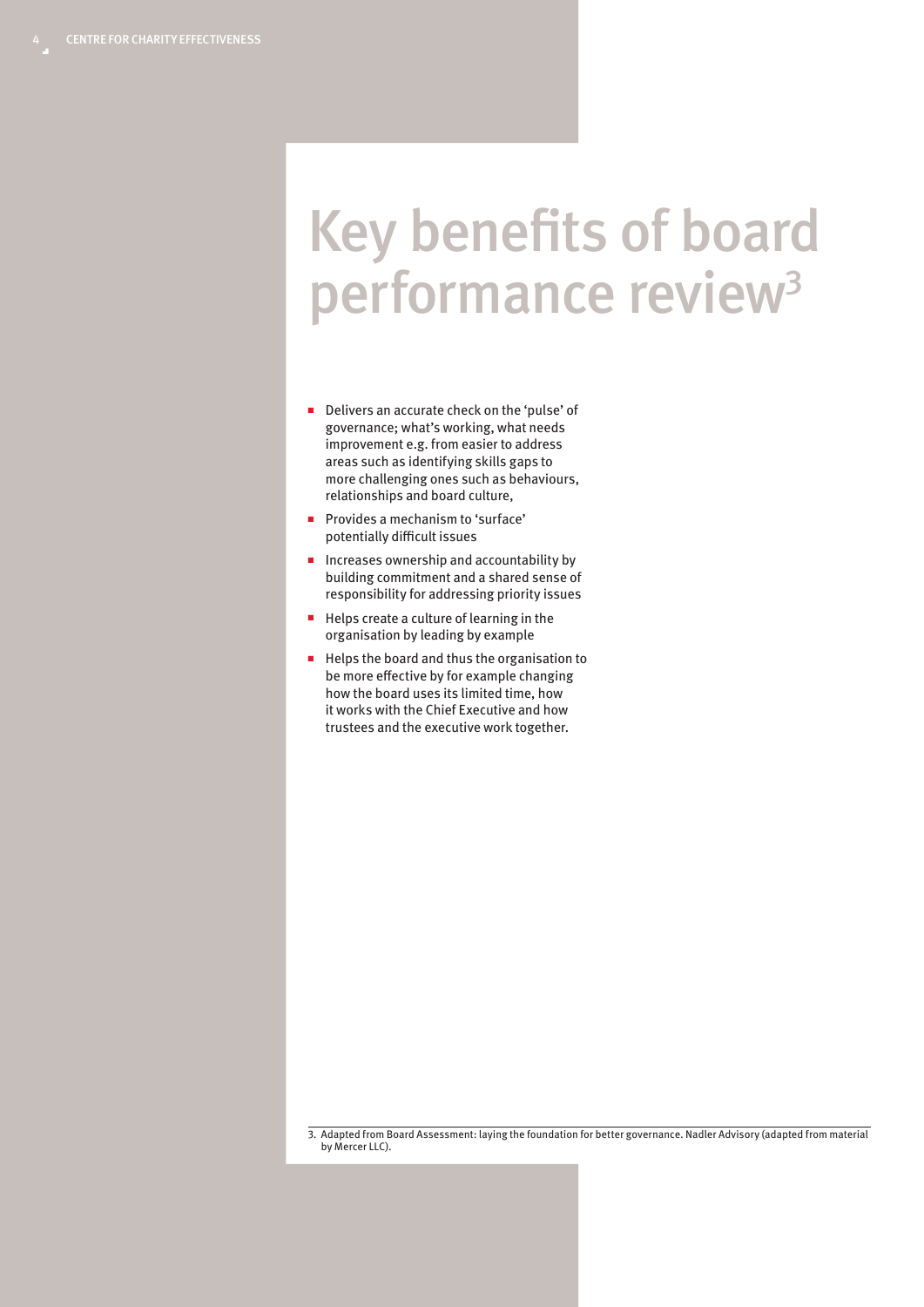### Resistance to governance review

Although we now see boards undertaking whole board and individual performance reviews much more frequently – and the practice has been considerably strengthened via a recommendation in the Charity Governance Code<sup>4</sup> - there can still be resistance by some boards and their Chief Executive to undertake performance review. Reasons for this can include:

- A perception that this will take up valuable and limited board time or that it is too onerous (in time and activity) for the chair to undertake individual performance reviews with trustees
- Fear of damaging board dynamics through the surfacing of issues which, if handled inappropriately, can generate tensions in the board
- Fear of opening a Pandora's box ('not sure what it might uncover') but once revealed, the issue(s) can't be ignored
- Revealing sensitive issues such as underperforming or incompetent trustees which, once identified, have to be dealt with. If ignored or swept under the carpet, performance review will lose its credibility and be hard to repeat
- Unwillingness of trustees to have their individual performance reviewed. The phrase 'we are only volunteers' is often heard in this context. Chairs too can be uncomfortable in undertaking such an activity with colleague trustees (who may be known within their personal or social networks) and do not wish to confront or address difficult behaviours as is sometimes necessary.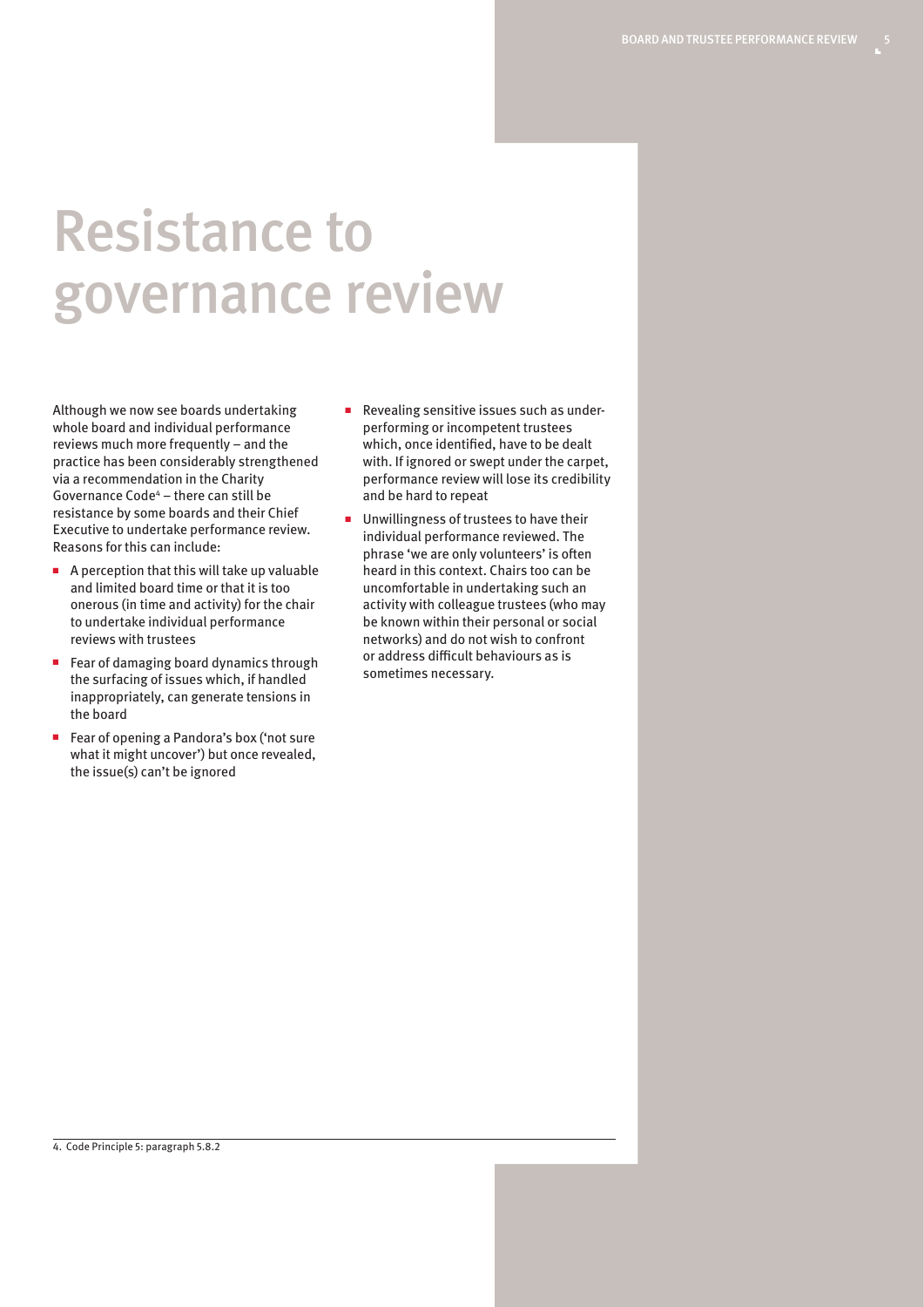### This guide

This Guide is designed to stimulate discussion across the whole spectrum of board performance review activities, from individual performance reviews to whole board assessment.

Part One looks at whole board performance review or collective review processes.

Part Two focuses on individual trustee performance reviews.

We recommend that after reviews have been undertaken, the board produces an annual development plan which takes into account information derived from individual performance reviews, whole board reviews and other development activities. Appendix 1 offers a draft template for this.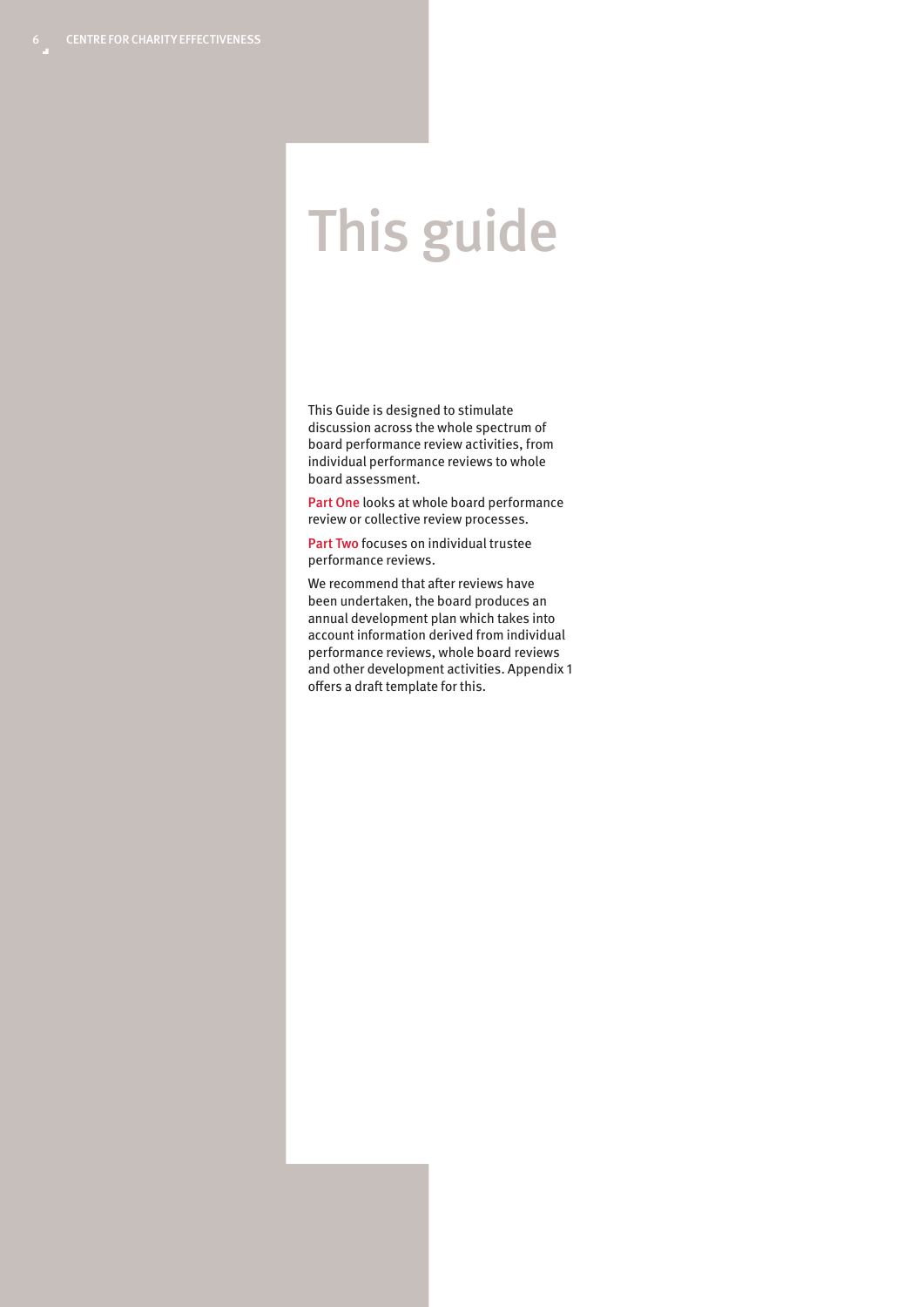### Part one: Board or collective performance review

#### WHO SHOULD CONDUCT A COLLECTIVE BOARD REVIEW?

The Charity Governance Code recommends that the board reviews its own performance every year with an external evaluation every three years.

External evaluations: Although there are normally cost implications when commissioning an external evaluation, there are obvious benefits to having an outsider conduct a review including that the assessor should:

- bring experience of different assessment methodologies and recommend the most appropriate approach as well as offering informal benchmarking
- provide independent and impartial advice, objectivity and rigour,
- share knowledge of good practice seen elsewhere in the sector
- offer a fresh perspective; trustees and staff are also likely to offer more candid feedback when speaking to someone outside the organisation who is gathering a range of views
- generate constructive feedback on a wide range of areas – including areas of strength – and surface issues that may not have been previously considered by the board.

Using an external consultant or facilitator undoubtedly brings a fresh perspective. Areas that may be unpalatable if said by a member of the board including the chair, might be acceptable if said by someone from outside but on the other hand, trustees can more easily reject unpopular

or difficult opinions when they are offered by an external party.

An alternative and cost effective way of bringing in an external perspective could be to invite an 'outsider' to observe a board meeting and feedback on what was seen and heard in terms of group dynamics, dialogue and engagement as well as on some of the practical aspects of the board meeting.

Self-assessment: In undertaking a selfassessment of its governance, a board should be careful that it doesn't become a tick box exercise or an exercise that generates few if any improvements to governance practice. The real value of board evaluations is to encourage board members to engage in thinking about and discussing how the board operates, finding ways to be even more effective. An assessment that doesn't surface any areas for improvement should be viewed with caution and can be evidence of either a poorly designed process or a board that has disengaged; most governance reviews will identify 5 or 6 key areas for attention. Similarly, the board should be regularly discussing the results of its assessment and taking action as necessary. As above, having a development plan reinforces the activity and provides a timetable of actions.

There are a range of different frameworks<sup>5</sup> you could use to self-assess your governance including the Charity Governance Code as described below. These can be adapted to conduct your own review or self-assessment.

#### WHAT SHOULD IT COVER?

A productive full board review should evaluate effectiveness across a range of dimensions. The Charity Governance Code (5.8.2) says that board evaluations will 'typically consider the board's balance of skills, experience and knowledge, its diversity in the widest sense, how the board works together and other factors relevant to its effectiveness'.

The Code – which is set out in 7 principles – can be used as a framework to evaluate governance performance – perhaps reviewing practice against one or more of the Principles across an agreed period. The Code is however deliberately aspirational and recognises that some elements will be a stretch for many organisations to achieve; this is intentional and the Code should be viewed as a tool for continuous improvement towards the highest standards of governance and as such is a valuable mechanism to encourage awareness of good governance.

Instead of a full review, you could agree to review one or more aspects of your governance, for example, reviewing one of the following areas per year:

- succession planning
- recruitment practice including the induction programme
- committee effectiveness (see Appendix 2 for an approach)
- meetings practices including agenda effectiveness; the board's focus and what it pays attention to
- relationship and boundary with the executive

5. An example of a self-assessment framework: Lesirge, R., Oakley, R., The board appraisal toolkit: self-assessment for chairs and trustees. London: National Council for Voluntary Organisations. Available from<http://www.knowhownonprofit.org/studyzone/board-appraisal-toolkit/>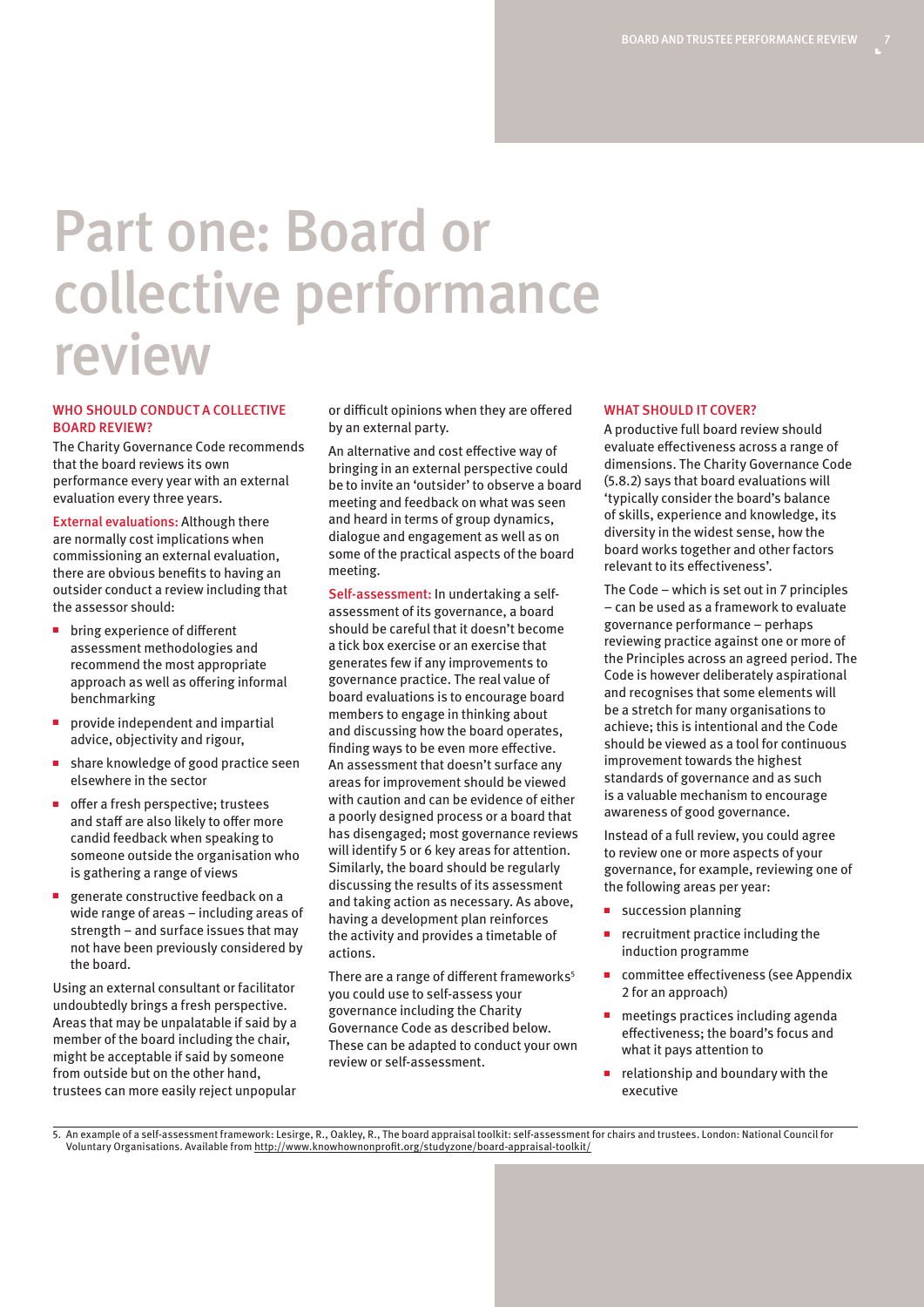- decision making effectiveness reviewing one or more significant decisions and how these were made
- meeting practices (see an Meetings Observation framework in the *Effective Board Meetings Good Practice Guide*).

It can be useful to review governance at a time of change when for example, the Chair or the Chief Executive is new to the role, resulting in one or both parties seeking to understand more about their board and how it operates.

#### GETTING STARTED

- 1. Consider instituting a Governance Committee to oversee the introduction of a board review if one is not already in place. The Chair will need to understand and champion the activity, helping trustees to recognise the value of review and longer-term benefits to the organisation and its board.
- 2. If you are undertaking a selfassessment, keep it simple to start with to enable the building of a shared recognition within the board of the importance of regular and on-going review as part of a holistic approach to board development.
- 3. Scope areas for particular review both when commissioning an external review or when planning a self-assessment exercise. Be clear about the objectives of the review and what you hope to achieve.
- 4. Ensure that action is taken after the review has been undertaken. This is critical to the success of the activity. Document the findings and what is agreed using a template such as that included in Appendix 1. Include outputs from other activities such as one to one reviews with trustees. Agree such matters as planning and implementing steps to address shortcomings, make improvements and agree who leads on each activity. Regularly review the actions and importantly, discuss candidly whether there have been improvements.
- 5. Ensure there is a timetable for when any reports relating to the review process will come to the board and make this part of your calendar of board activities.
- 6. Introduce other opportunities for regular review of governance activities by:
	- Including time on the agenda for a short end of meeting review. Reflect on the specifics of the meeting (time spent on particular items, reviewing how well the information provided supported effective decision making, agenda construction etc.)

On occasion, reflect on one or more general questions such as:

- What was the most and least useful item discussed at the meeting and why?
- What have we achieved at this meeting as a board that would not have happened had we not met?
- What have we learnt about the organisation that we didn't know before?
- What information has the board found most useful?
- How well did we strike the balance between support and challenge?
- Including time in your away day agenda for a performance review activity exploring how effectively a particular aspect of governance practice is working
- Adding an occasional short 'closed' session for trustees into the board agenda (sometimes without the attendance of the Chief Executive) provides time for the board to reflect on its performance.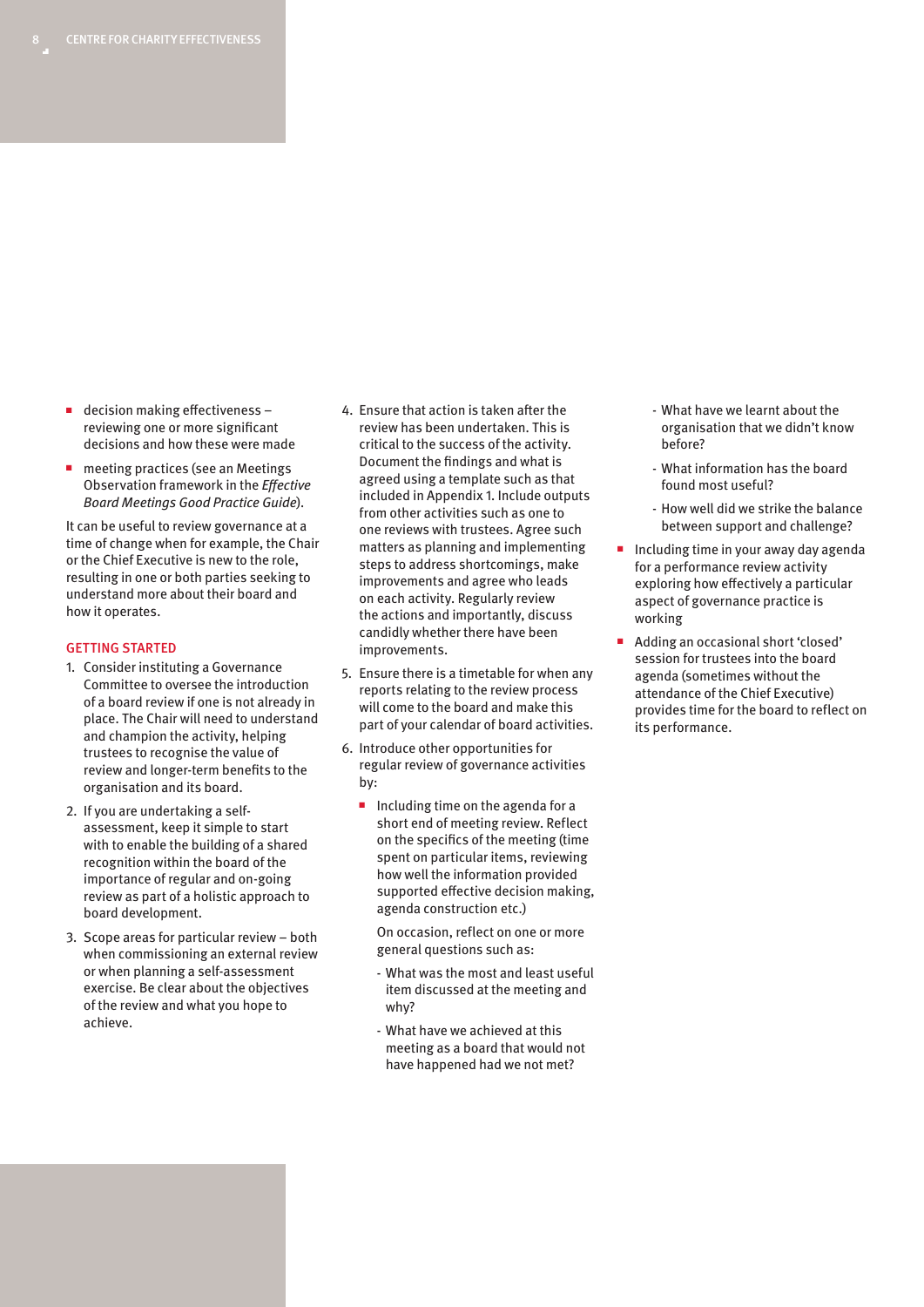### Top tips

- View board performance review as part of an integrated approach to board development. Introducing a feedback loop of review and improvement starts to generate a culture of learning ('action, review and improve for next time') which is maintained despite the regular refresh of the composition of the board.
- Don't think that only poorly performing boards should spend time on performance review; the best boards constantly look for opportunities to discover new ways to enhance governance performance (including composition, process, culture) thereby helping good boards to get even better.
- Maintain a line of sight to the mission of your organisation and your agreed strategic aims in considering board performance and areas for improvement.
- Find quick wins to improve board effectiveness to enable trustees to see changes early in the process and encourages engagement.
- Invest in the board's development. Ensure there is a budget for this work and annually review how the budget has been spent and reflect on the process of performance review through board discussion.
- Seek feedback from those joining or leaving the board as both can provide valuable perspectives on a range of issues – particularly the fresh eye perspectives from a new trustee or from an exit interview with one retiring from the board.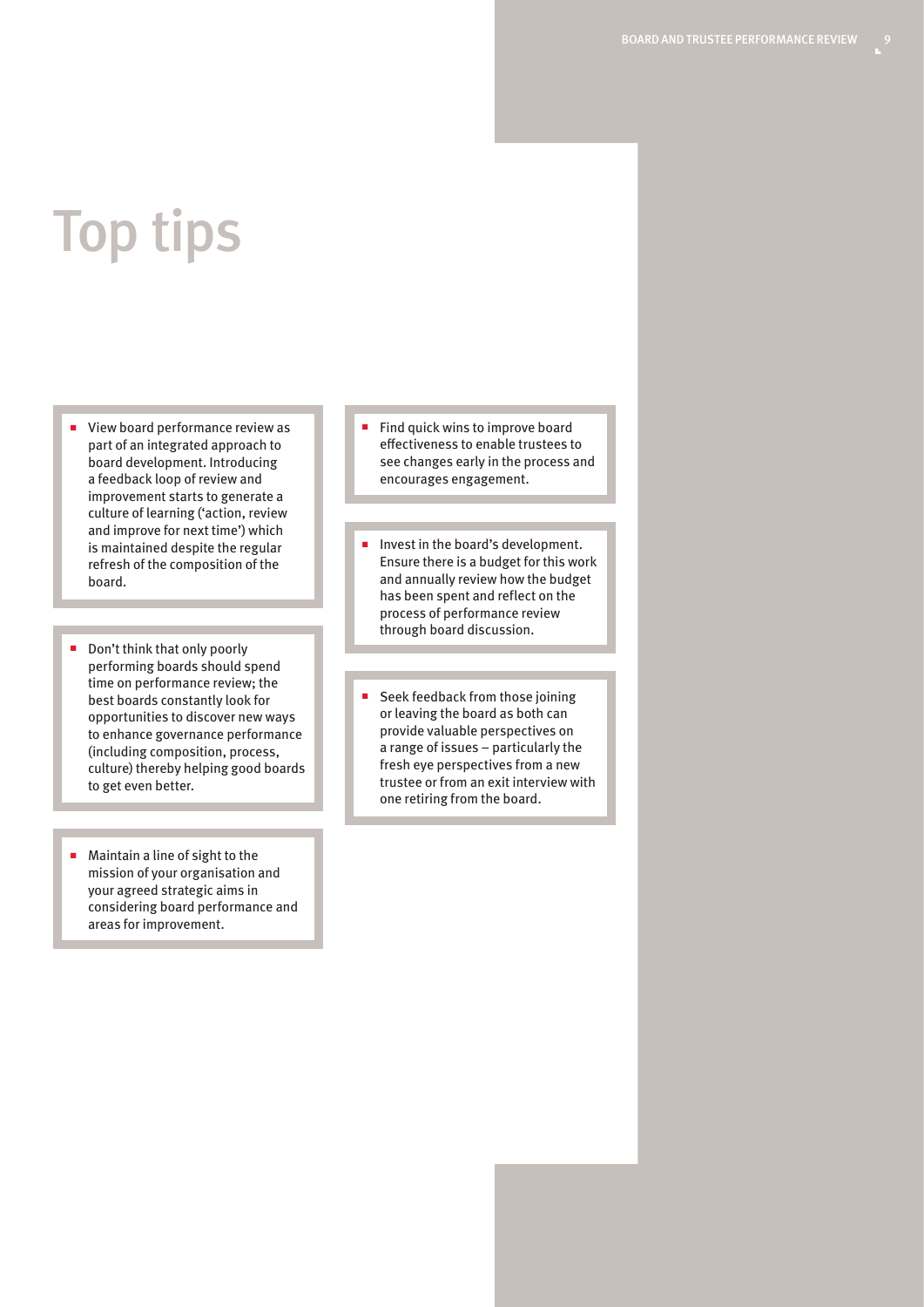### Part two: Individual performance reviews

Research by Mike Hudson and Cass Business School (2012) on governance in large organisations identified 'reviewing individual performance' as one of the top 20 drivers of good governance performance.

Individual performance reviews should be viewed positively rather than as a negative or judgemental activity. Such reviews have both formal and informal elements and offer a framework for a constructive conversation between peers. The right kind of review is constructive, reinforces a culture of accountability, helps trustees to reflect on the contribution they have made to the board, assess the impact they have had on governance practice and allow an exploration of their hopes for the future.

Individual reviews should also encourage trustees to have an open discussion about areas where they feel less confident and might need more support, often about finance or a specialist aspect of the organisation's work. A lack of confidence can result in the trustee letting others take the lead in challenging the executive on matters brought to the board, sometimes leaving the 'common sense' questions requiring no in-depth specialist knowledge un-asked.

Benefits of individual trustee performance reviews include helping the Chair:

to get to know trustees outside the confines of the board meeting. Some Chairs report that in starting to undertake such reviews, they learn so much more about the organisation and/or the individual trustee than they knew before

- to identify skills, knowledge and experience on the board of which they were previously unaware
- to seek feedback on their own performance (see Reviewing the Chair's Performance below).

In addition, reviews can help with the board's succession planning (see Appendix 3), enabling a discussion about how the trustee envisages their future on the board: i.e. whether they are interested in becoming a sub-committee chair or taking on an honorary officer or senior role such as the Chair, Vice Chair or Treasurer; how long they see themselves on the board including whether they might leave before the end of the agreed term or not.

#### GETTING STARTED

1. Keep it simple but build in good practice from the beginning. Having some formality to the process ensures that there is consistency of approach.

It is sometimes necessary to start the process gradually and use an informal approach in the first year, leading to a more formal approach in the second. For example in the first year you might use a system of self-appraisal by the trustee and observations from the Chair or person leading the review, before moving to a system in which wider feedback is sought. Getting input from trustee peers really adds value.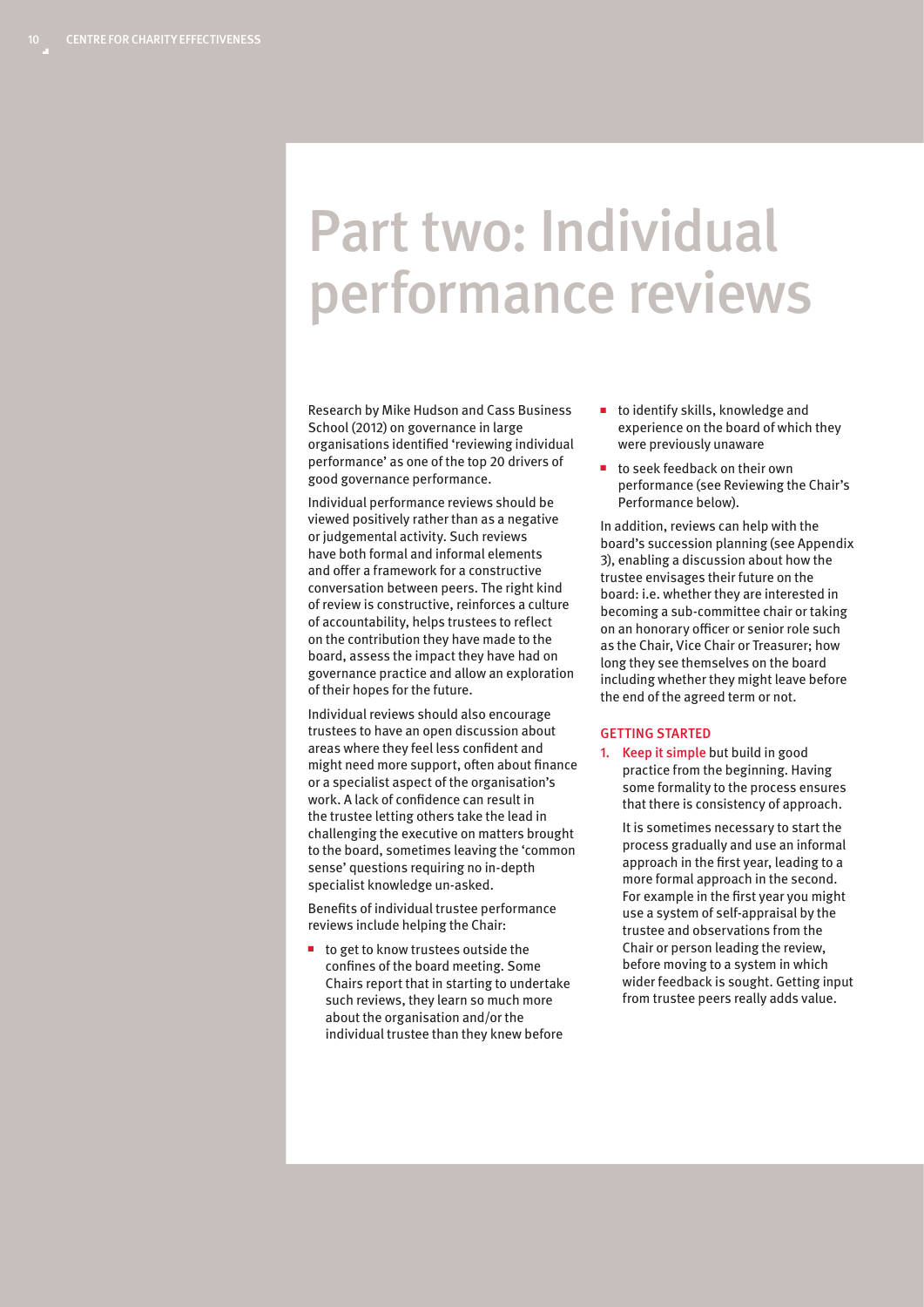#### 2. Discuss the principles at board level to get engagement

It is helpful if the chair initiates a discussion about the benefits of individual performance reviews. The Governance or Nominations Committee, where one operates, might initially consider this and make recommendations to the board for further discussion. The board could consider establishing such a committee to oversee this important activity.

Ensure that there is discussion about the process at board level. This helps the whole board to appreciate and accept the value of such reviews for the overall governance health of the organisation and those it serves.

#### 3. Agree who will undertake the reviews

The assumption is that it is the Chair who will undertake the reviews but it is perfectly acceptable for the Chair to delegate the task to the Vice Chair or to another trustee, perhaps the Chair of the Nominations or Governance Committee (where one operates). In this circumstance, attention needs to be given to liaison with the Chair, particularly with regard to the gathering of feedback. Most reviews are undertaken one to one rather than the Chair with another trustee undertaking the review.

#### 4. Agree timing

Set an annually recurring time for the review; choose a point in your annual cycle which allows your board to evidence good governance in the Trustees' Annual Report. Add the agreed timeframe to your board calendar of events.

Determine and agree the time scale for completion of all the reviews (advance notice will help ensure everyone can deliver) so that the period during which reviews are being undertaken is not too long. Agree the length of each review interview; 60 minutes is common practice.

#### 5. Agree what is to happen to the 'findings' of the review meetings.

It is most effective if the chair collates key aspects of the results of the reviews (without identifying individual trustees) which are then fed into the overall development plan (Appendix 1). This facilitates an integrated approach to discussion and planning the board's development.

#### 6. Agree a clear framework for the review process

This helps both parties to prepare for the review and to structure and document the subsequent discussion. The suggested frameworks in Appendix 4 and 5 are included as a prompt for both parties to stimulate dialogue and encourage structured preparation for the meeting, and to identify information you may wish to collect before the meeting.

#### 7. Seeking feedback

Getting started with feedback can be a simple process of asking committee chairs for their feedback on members of their group, including attendance, participation and contribution towards the work of the sub-committee or asking other committee chairs or the vice chair or treasurer for their feedback (where this relates to the committee chair). The Chair should aim to gather as wide a range of views as possible, to add potentially new information to their own perspective. The Chair should be open about how feedback is to be gathered when discussing the activity with the whole board.

Appendix 6 offers a multi-directional and deeper approach to seek feedback from a range of stakeholders including peer trustees, managers and others.

8. Feedback about the Chair: The Chair can take the opportunity to seek informal feedback on their own performance during the review process. See below

9. Keeping a record: How should the meeting be recorded and by whom?

It is helpful to keep a track of what has been said or requested in the trustee review. It helps both reviewer and trustee check progress (and whether agreements have been kept) on both sides. This record should be used in the subsequent year in assessing progress made.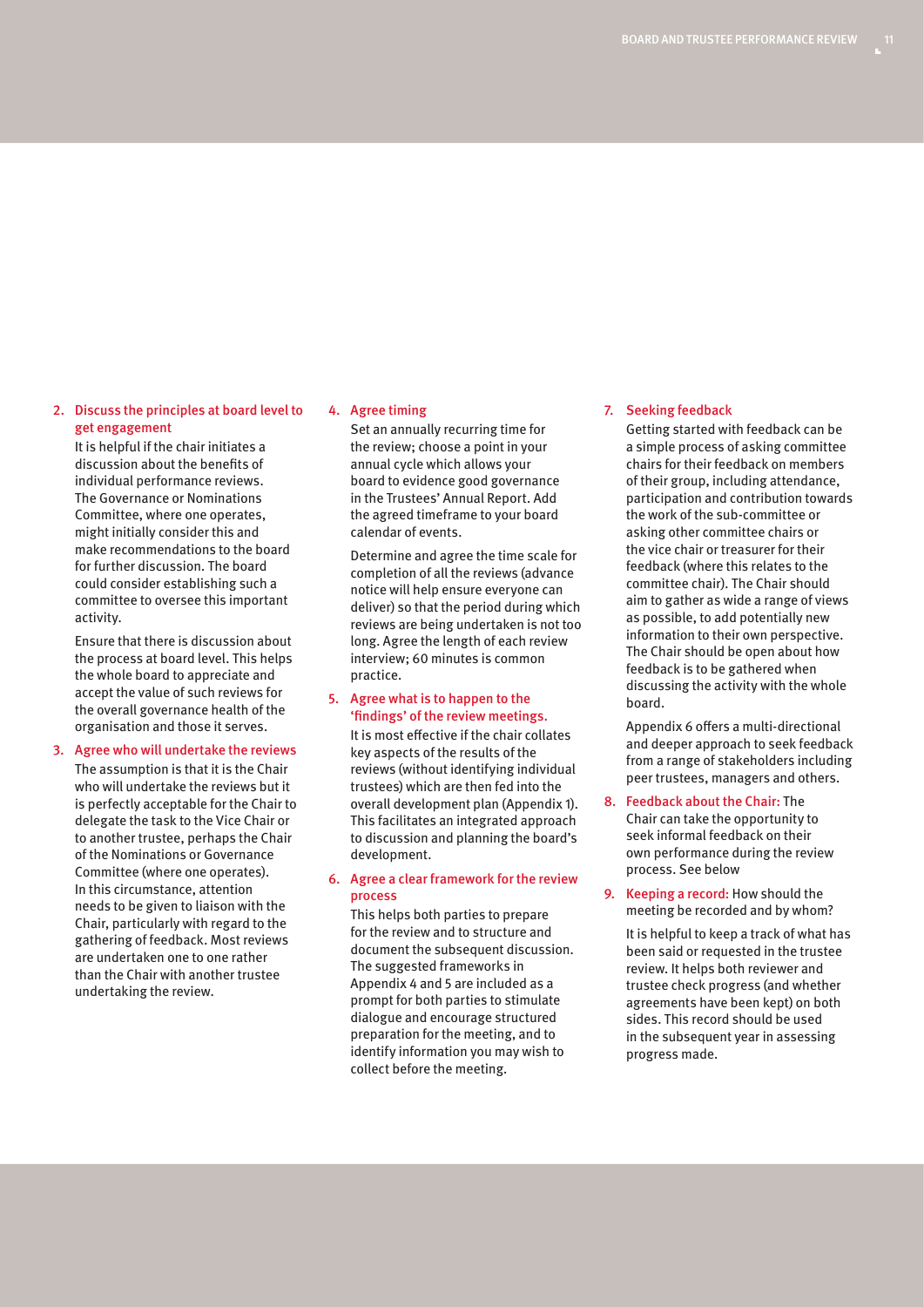We suggest a central file of all reviews be kept within the organisation (hard copy or electronic), accessible to the chair and/or lead reviewer and the trustee in question and maintained confidentially.

We also recommend that you devise a framework or template for this record for ease of year-on-year reference (see Appendix 4).

In addition, Appendix 5 provides a suggested information sheet which could be completed by the person responsible for board administration, to provide a record of length of service on the board, attendance and other items that may be relevant to the discussion.

#### 10. After completion of the review meetings

The detailed content of each meeting can remain confidential, but the themes emerging are the legitimate concern of the entire board as well as the senior management team.

To make the most of the investment you have made (in the trustee reviews), we suggest that the Chair or lead reviewer presents a short, written summary of the key themes from the reviews and any resulting recommendations. The Chair should stimulate discussion about the process and the outcomes, including any changes and improvements needed. Trustees can discuss what might be learnt from this and what development activities they suggest for the whole board.

11. Keep the activity alive and relevant Periodically review the process by asking the board for their feedback, then adjusting the framework appropriately.

#### REVIEWING THE CHAIR'S PERFORMANCE

A similar process as outlined above for trustees can be used for the Chair. It is often the vice chair, treasurer (or sometimes a 'lay' person from outside the board and organisation) who reviews the Chair's performance. In such cases, the group reviewing the Chair should collate the feedback, complete the assessment form and use this as the basis of their feedback to the Chair.

#### TRUSTEES WHO ARE NEW TO THE ROLE & NEW TO THE BOARD

The Chair needs to spend time ensuring that the new trustee – who is also new to the role – receives more attention during their early period on the board. This should be reflected in the individual performance review process. An informal review meeting with the new trustee after 2 or 3 board meetings (depending on the frequency of meetings) will be useful to check out how both parties are finding the experience. It is also an opportunity to seek feedback on governance from the new trustee since they will be seeing the board and its governance practice with a fresh eye.

Pairing the new trustee with a more experienced board member as part of the induction programme is a useful way to help the new trustee integrate and gain confidence.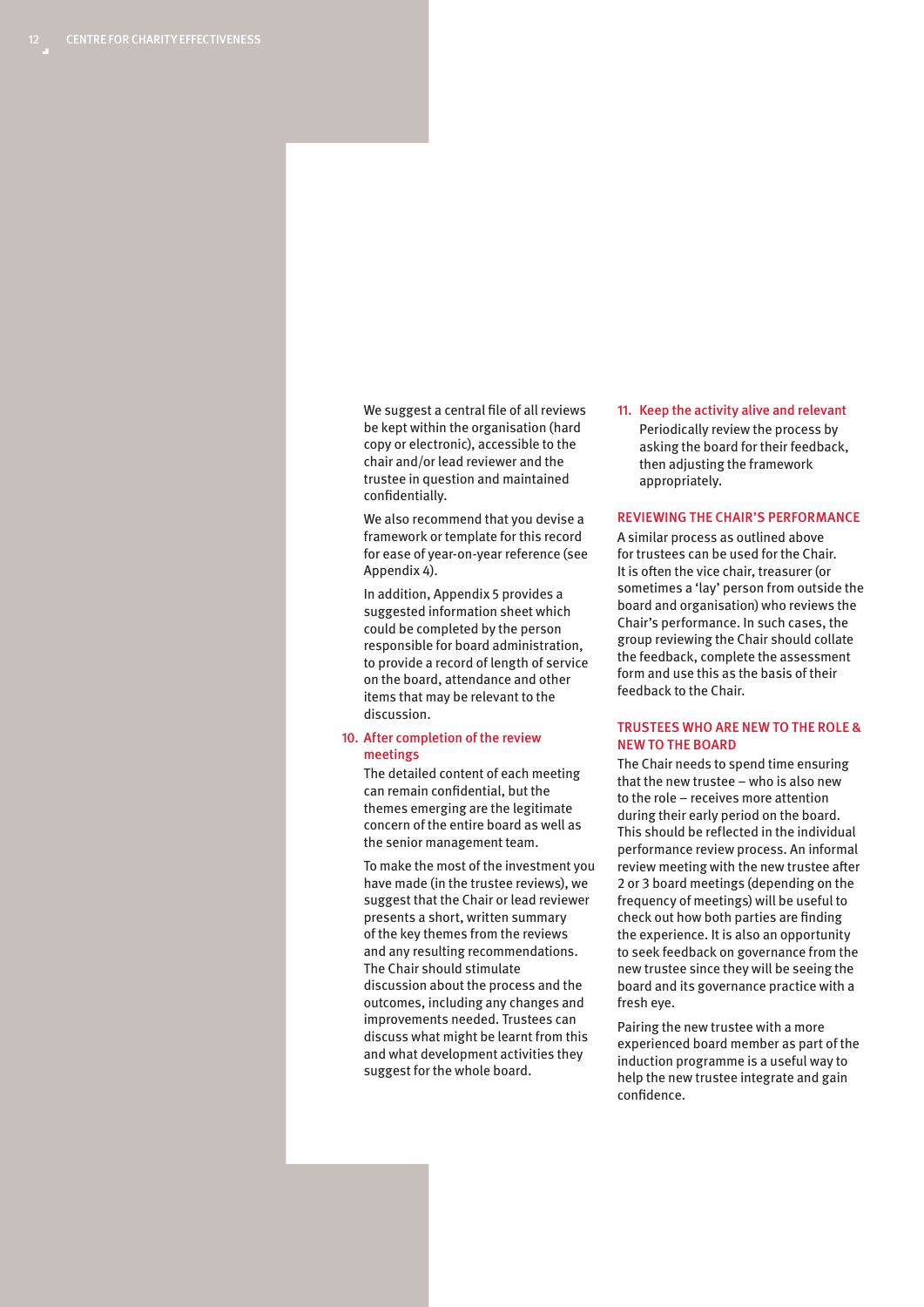## Top tips

- Include as an expectation of the role – and include in the role profile and Code of Conduct – that trustees are expected to engage with and attend regular performance reviews so that it's clear from the outset that this activity will be part of the role.
- Reassure trustees that individual performance review is unlike the review processes they may have experienced (or currently experience) during employment.
- Emphasise in the role profile that trusteeship should be considered a developmental/learning experience; consider introducing individual development plans to support trustees to gain the most from undertaking the role.
- Ensure that individual reviews take place at the same time each year and fit with the organisation's (strategic) planning cycle and its overall organisational performance management system.
- Aim to hold individual reviews over a relatively short period to optimise the opportunity to learn from the activity collectively via the generation of themes emerging from the interviews that can then be added to the board's development plan.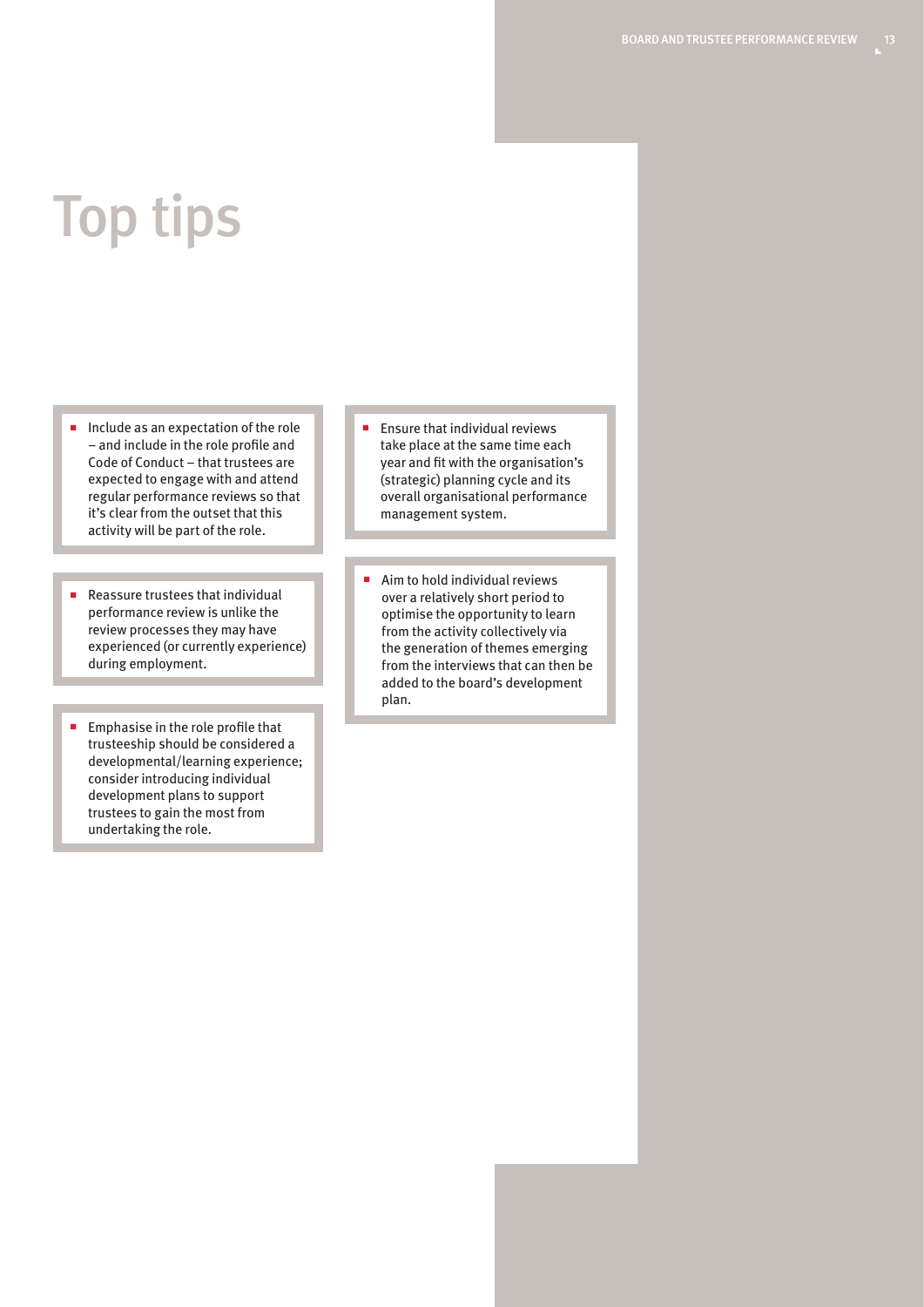### Resources

Armstrong, M., Baron, A., (2005) *Managing Performance: Performance Management in Action* CIPD

Charity Governance Code for larger charities (2017)

Chait, R. P., Ryan, W. P., & Taylor, B. E., (2005) *Governance as Leadership: reframing the work of non-profit boards*. New Jersey: John Wiley & Sons

Hudson, M., & Ashworth, J., in association with Cass Centre for Charity Effectiveness (2012) *Delivering effective governance, insights from the boards of larger charities* DSC

Nadler, D. A., (May 2004) Building Better Boards *Harvard Business Review*

Nadler, D. A., Nadler, M. B., & Behan, B. A., (2006) *Building Better Boards: A Blueprint for Effective Governance*, Jossey-Bass.

Sonnenfeld, J. A., (September 2002) What Makes Great Boards Great *Harvard Business Review*

Trower, C., (2013) *The Practitioner's Guide to Governance as Leadership* Jossey Bass: San Francisco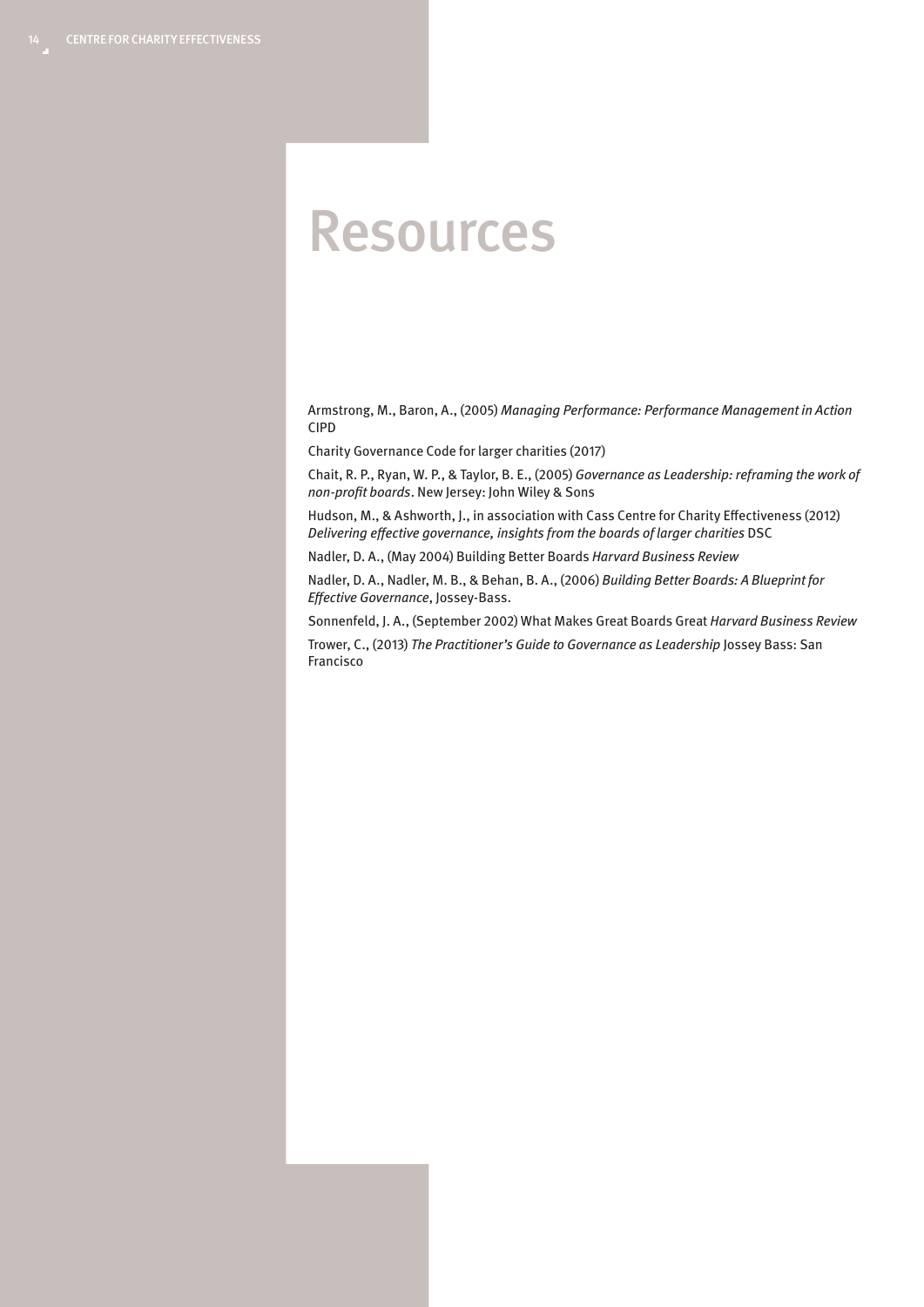### Appendix 1: Template for board development plan

#### RAG KEY:

Red URGENT: Action in the next 3-6 months

Amber MEDIUM TERM Action within  $6 - 12$  months Green LONGER TERM Action in 12 months+

| Development<br>need or area | <b>Agreed action</b> | Lead by &<br><b>Timescale</b> | <b>Comments</b><br><b>Measurement of</b><br><b>SUCCESS</b> | Urgency<br><b>RAG</b> |
|-----------------------------|----------------------|-------------------------------|------------------------------------------------------------|-----------------------|
|                             |                      |                               |                                                            |                       |
|                             |                      |                               |                                                            |                       |
|                             |                      |                               |                                                            |                       |
|                             |                      |                               |                                                            |                       |
|                             |                      |                               |                                                            |                       |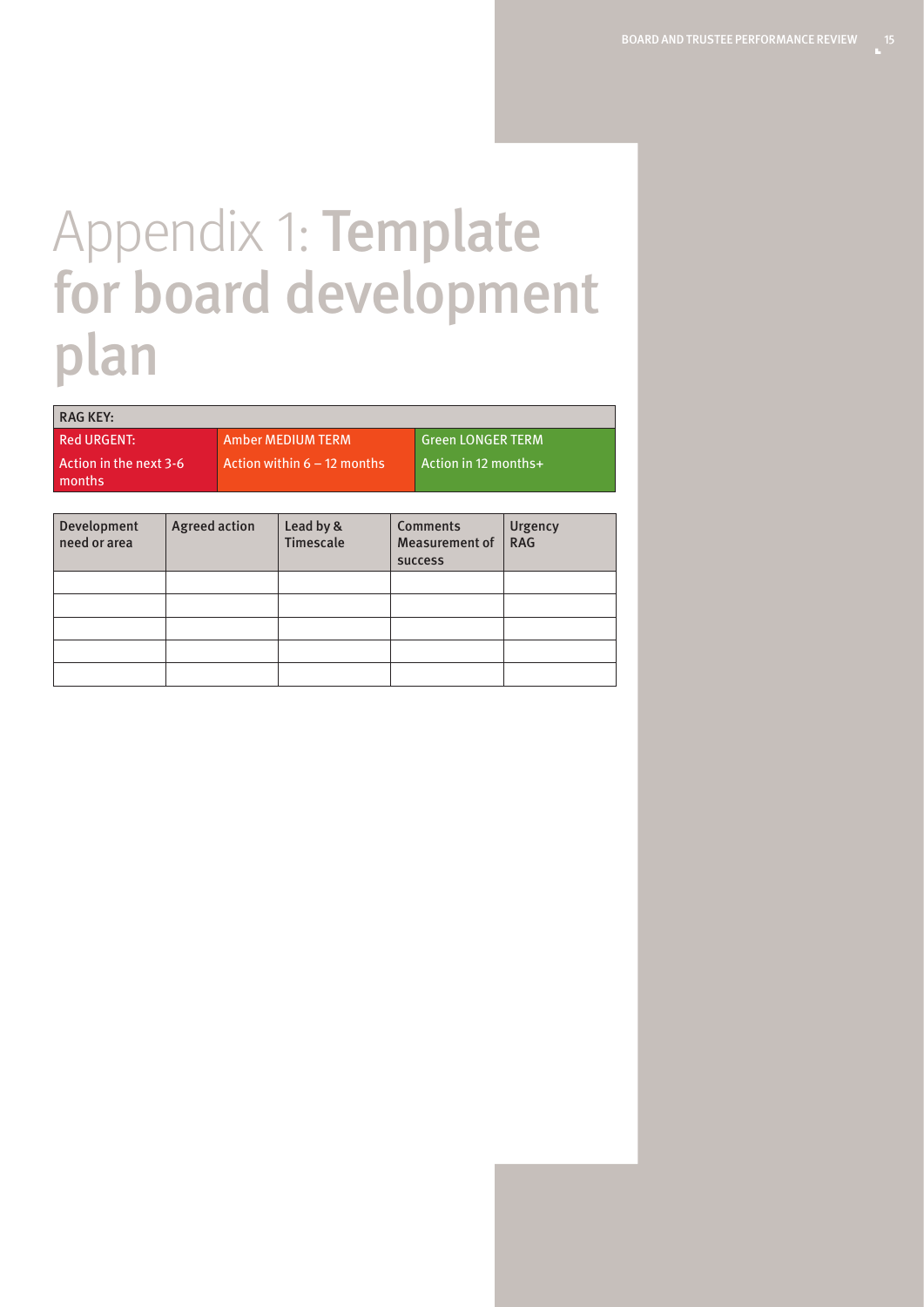### Appendix 2: Reviewing committee effectiveness – two approaches

#### 1. OBJECTIVE FEEDBACK FROM OTHER **TRUSTEES**

(a) Invite 1 or 2 non-committee members to observe a meeting including a review of the agenda and resulting minutes and offer some feedback on what they have read and observed including clarity of purpose and impact on governance practice.

(b) Include in the trustee role profile an expectation that they will attend a meeting of a committee of which they are not a member at least once a year and offer feedback, including what they have learnt about the organisation that they didn't know before the observation. This would increase trustees' knowledge of the organisation and governance practice/oversight.

(c) Feedback could be provided to the whole board and a discussion generated.

#### 2. COMMITTEE ASSESSMENT PROCESS<sup>6</sup>

Ask all members of the committee to complete the following assessment once a year answering the following questions:

- How would you summarise the central purpose of this committee?
- What was the most strategically significant work this committee has undertaken in the past 12 months?
- What areas have been given the most time and attention? What percentage is it of the committee's time and what can be learnt from this?
- What is the most strategically significant work this committee should do in the next 12 months?
- What would be lost to us if this committee did not function for 2 years?
- Are the right people on this committee?
- Are you clear about your role?
- What have you most enjoyed about serving on this committee?
- What have you least enjoyed about serving on this committee?
- What could the chair of this committee do to make it more effective?
- What has been the most important thing you have learnt by being a member of this committee?
- Rate on a scale of 1 to 5 (with 5 being high) the following areas:
	- Importance of the committee's purpose
	- Contribution to early strategic thinking
	- Clarity of committee papers
	- Significance of agenda items
	- Opportunities to propose agenda items
	- Timeliness of information
	- Usefulness of information
	- Opportunities for candid give and take
	- Opportunities to influence decision making
	- Overall assessment of committee's performance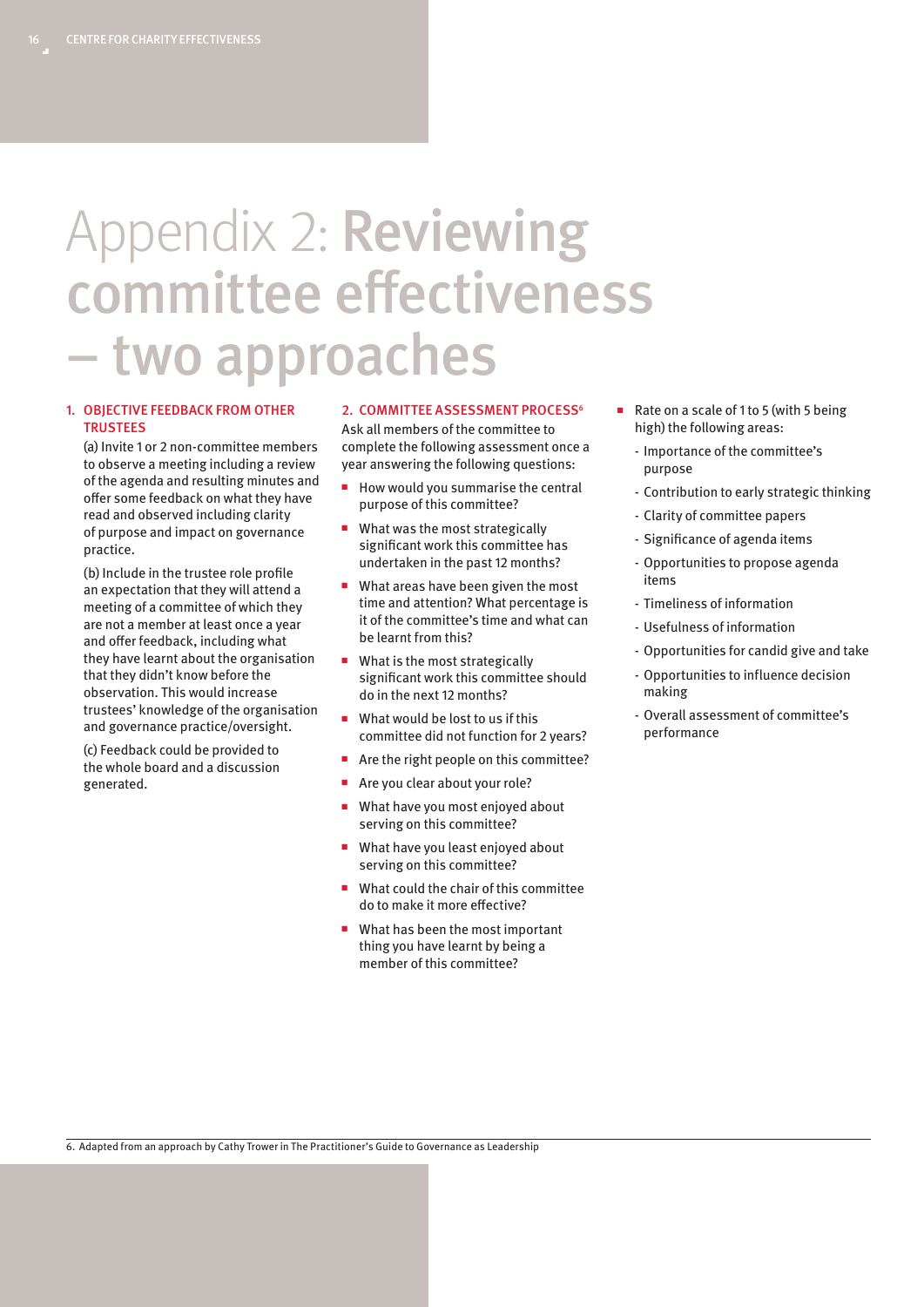### Appendix 3: Succession planning

An important benefit of undertaking individual performance reviews is as a support to your succession planning.

How does your board plan for changes and rotation of the honorary officers and other trustees including committee chairs?

Have you undertaken a skills audit to identify gaps?

Consider the composition of your committees; consider rotation so that trustees build knowledge of different areas of the organisation.

If you currently have no plan, consider developing one now; it does not need to be unduly onerous but will keep the idea of 'refreshment' of the skills, knowledge and ideas that will be needed to support the future organisation (and its board).

Results from your performance reviews can also provide a view of the trustees on the current board who are interested in taking on a new role or who are intending to step down (and whether this is at the end of their agreed term or earlier).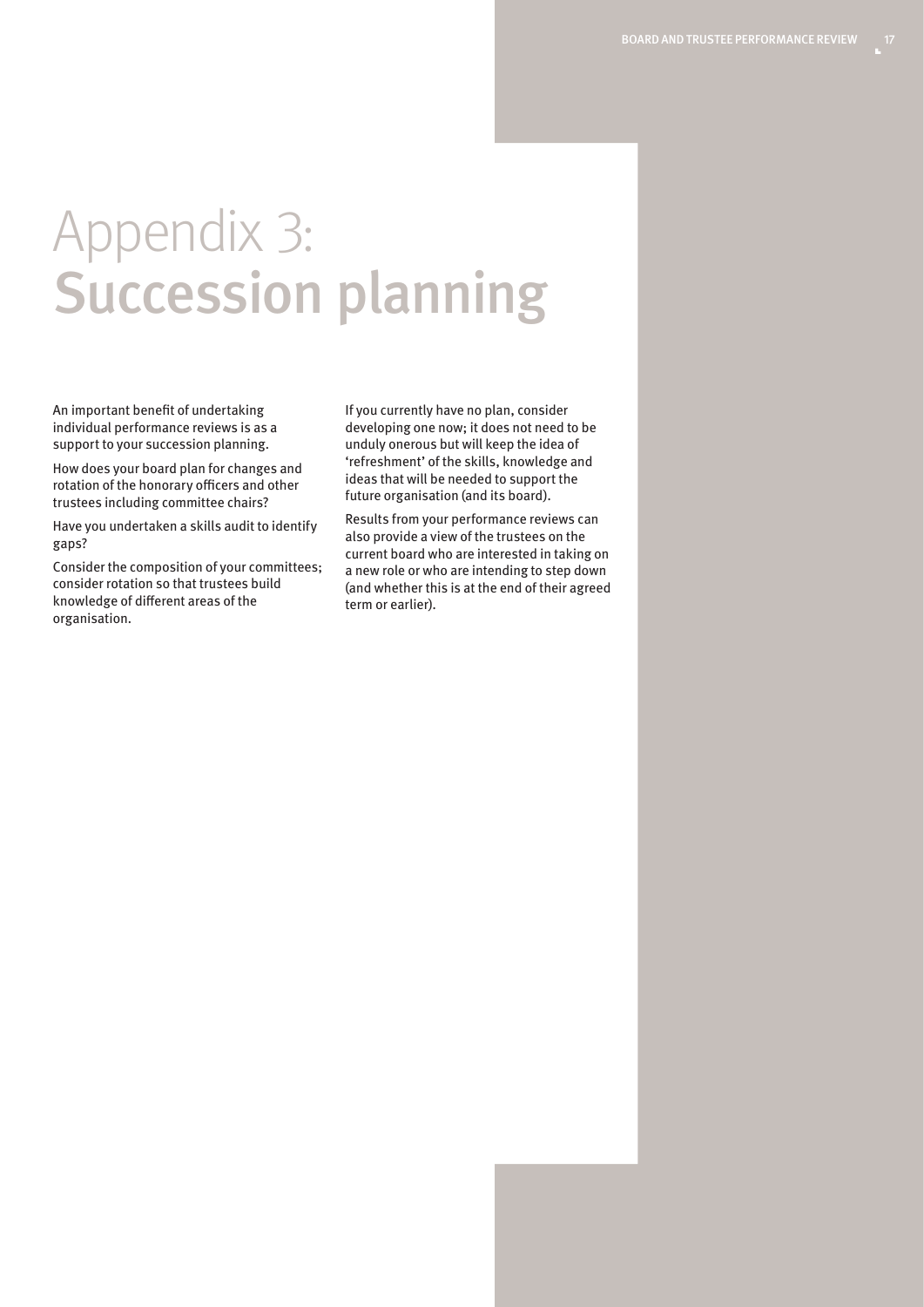### Appendix 4: A sample review question framework

The sample questions below are designed to assist both parties to prepare for the review meeting and to provide a framework for the meeting; the questions focus on the interviewee but need to be considered in advance by both parties. We suggest you adapt them for your use.

| Questions to consider before & at the review<br>meeting by the trustee & the person conducting<br>the review                                                                                                                                                                                                                                                                                                                     | Note of your responses in preparation for<br>the review meeting (Trustee & the Chair) | NOTE OF KEY points and agreed actions<br>at the review meeting (Trustee & the<br>Chair) |
|----------------------------------------------------------------------------------------------------------------------------------------------------------------------------------------------------------------------------------------------------------------------------------------------------------------------------------------------------------------------------------------------------------------------------------|---------------------------------------------------------------------------------------|-----------------------------------------------------------------------------------------|
| <b>THE BOARD</b>                                                                                                                                                                                                                                                                                                                                                                                                                 |                                                                                       |                                                                                         |
| What's your broad overview of how the board has<br>operated in the past 12 months?<br>What have we done well this year?<br>What needs attention in the next 12 months?<br>Why?                                                                                                                                                                                                                                                   |                                                                                       |                                                                                         |
| What are the board's key tasks?<br>What do we need to focus on in the next 12<br>months?                                                                                                                                                                                                                                                                                                                                         |                                                                                       |                                                                                         |
| What are our trustees' strengthens and<br>limitations; how do these impact on the board's<br>effectiveness?                                                                                                                                                                                                                                                                                                                      |                                                                                       |                                                                                         |
| How do you rate the level of knowledge of the<br>external environment and community on our<br>board?                                                                                                                                                                                                                                                                                                                             |                                                                                       |                                                                                         |
| How would you assess trustees' preparedness<br>for board and other meetings (in addition to<br>reading the papers?)<br>To what extent do you interrogate the agenda<br>papers you receive in advance of meetings?<br>Are there examples of discussions about a key<br>issue with the Chair, Chief Executive or another<br>trustee or of more extensive reading before the<br>meeting?                                            |                                                                                       |                                                                                         |
| What activity has there been in relation to board<br>committees in terms of:<br>a) their contribution such as in depth analysis or<br>contribution based on specialist knowledge<br>b) introduction to helpful external contacts and<br>networks<br>c) early strategic thinking<br>d) contribution to activities/areas outside own<br>specialist knowledge (for example, taking a<br>whole board view of finance or fundraising) |                                                                                       |                                                                                         |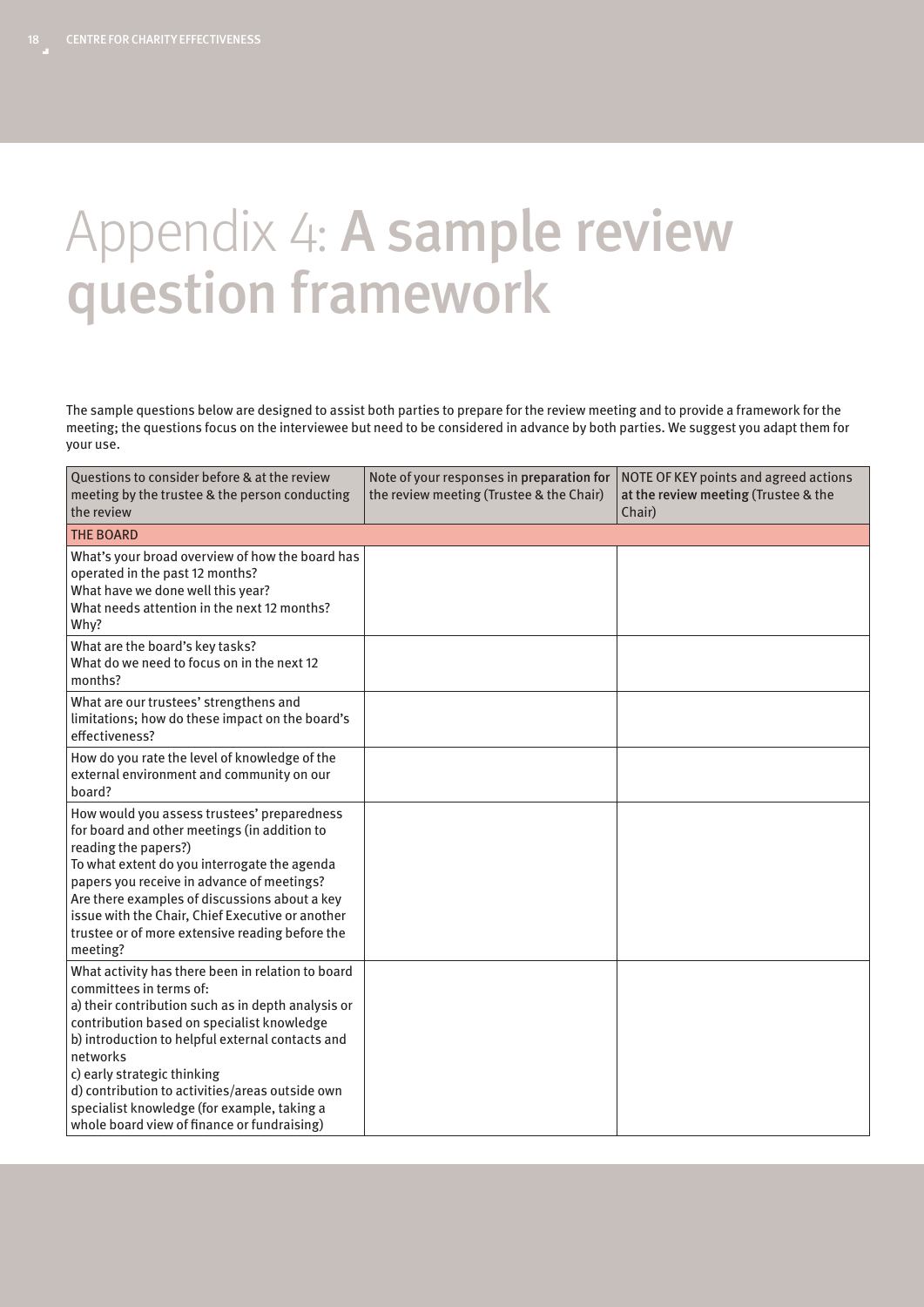| Questions to consider before & at the review<br>meeting by the trustee & the person conducting<br>the review                                                                                                                                                                                   | Note of your responses in preparation for<br>the review meeting (Trustee & the Chair) | NOTE OF KEY points and agreed actions<br>at the review meeting (Trustee & the<br>Chair) |
|------------------------------------------------------------------------------------------------------------------------------------------------------------------------------------------------------------------------------------------------------------------------------------------------|---------------------------------------------------------------------------------------|-----------------------------------------------------------------------------------------|
| Are there examples of support given this year<br>to the organisation's management, such as<br>chairing a task and finish group, supporting SMT<br>recruitment etc.?                                                                                                                            |                                                                                       |                                                                                         |
| YOUR CONTRIBUTION AS TRUSTEE                                                                                                                                                                                                                                                                   |                                                                                       |                                                                                         |
| What trustee development have you undertaken<br>in the past 12 months?<br>This could include attendance and contribution<br>to board away days; ensuring a good and up to<br>date understanding of a specialist area; keeping<br>abreast of anticipated changes in the external<br>environment |                                                                                       |                                                                                         |
| What areas do you feel least confident about?<br>This might be finance, fundraising, property,<br>staffing issues etc.                                                                                                                                                                         |                                                                                       |                                                                                         |
| How can the organisation support your<br>development as a trustee (in the above areas or<br>in general)?                                                                                                                                                                                       |                                                                                       |                                                                                         |
| Where and what have you contributed between<br>meetings?<br>This could be tasks undertaken on behalf of the<br>Chair or with the Chief Executive or time spent<br>working with other trustees?                                                                                                 |                                                                                       |                                                                                         |
| What (in particular) do you hope to contribute in<br>the next 12 months?                                                                                                                                                                                                                       |                                                                                       |                                                                                         |
| Do you want to change any of your roles e.g. your<br>committee membership?                                                                                                                                                                                                                     |                                                                                       |                                                                                         |
| Do you aspire to become a committee Chair (or<br>are you considering stepping down as a Chair<br>ahead of the original term)?                                                                                                                                                                  |                                                                                       |                                                                                         |
| Do you intend to complete your term as a trustee?                                                                                                                                                                                                                                              |                                                                                       |                                                                                         |
| Is there anything you think the Chair or Chief<br>Executive could do to better support you or the<br>board in being more effective?                                                                                                                                                            |                                                                                       |                                                                                         |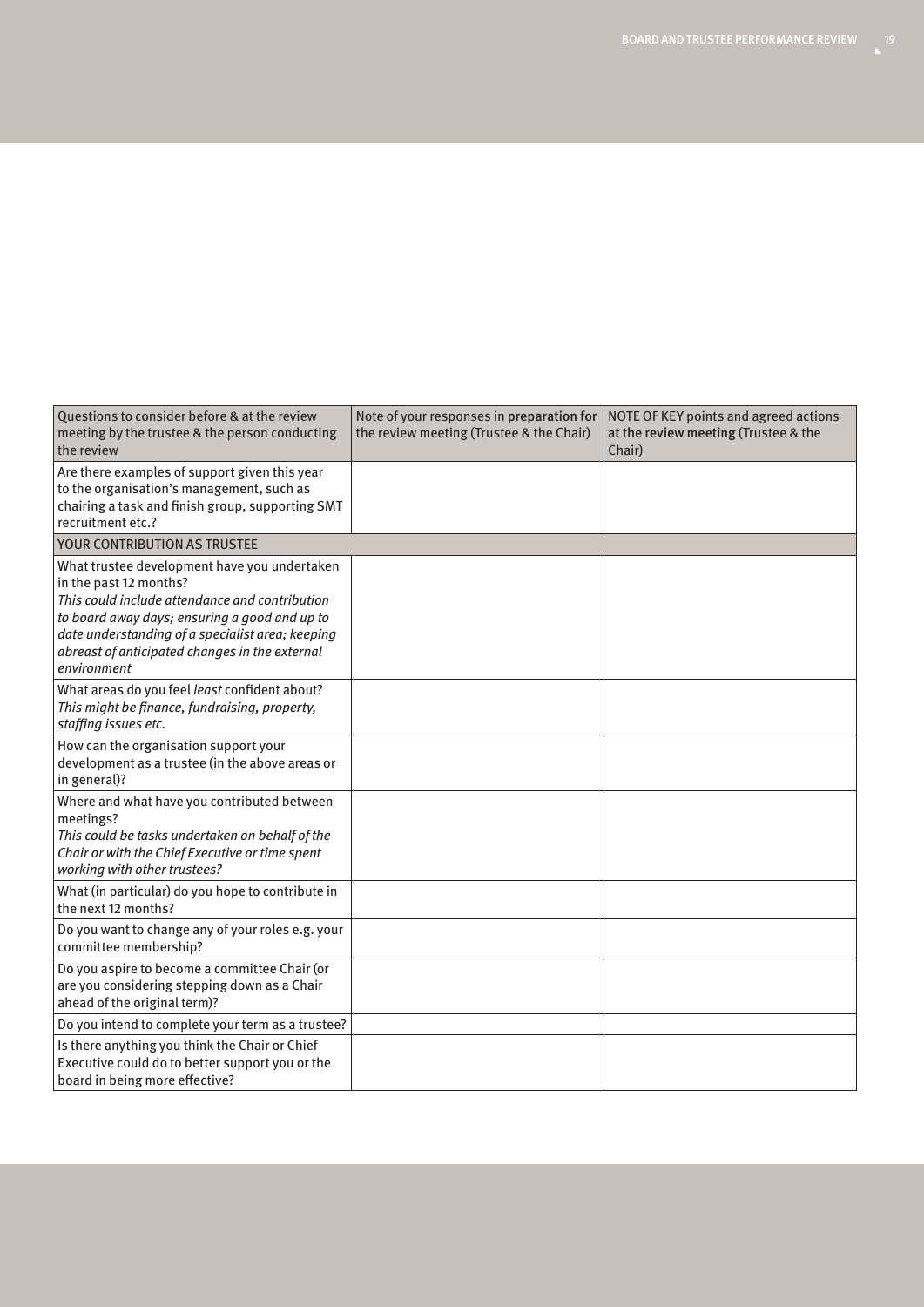### Appendix 5: Trustee record

A suggested information sheet is offered below which could be completed by the person in the organisation responsible for board administration. It is useful to have this information because it provides a record of length of service on the board and other items that may be relevant to the discussion.

| Name of the trustee                                                                                                                             |  |
|-------------------------------------------------------------------------------------------------------------------------------------------------|--|
| When joined the board                                                                                                                           |  |
| Date for possible re-election or retirement<br>from the board                                                                                   |  |
| Committee or trading company board<br>membership                                                                                                |  |
| List committees/boards and date of joining                                                                                                      |  |
| If applicable:<br>Chair of a committee<br>Date when took up the role                                                                            |  |
| Any additional responsibilities or special<br>assignments undertaken such as being<br>a member of a task and finish group or a<br>working party |  |
| Date of review meeting                                                                                                                          |  |
| Reviewed by (name & role)                                                                                                                       |  |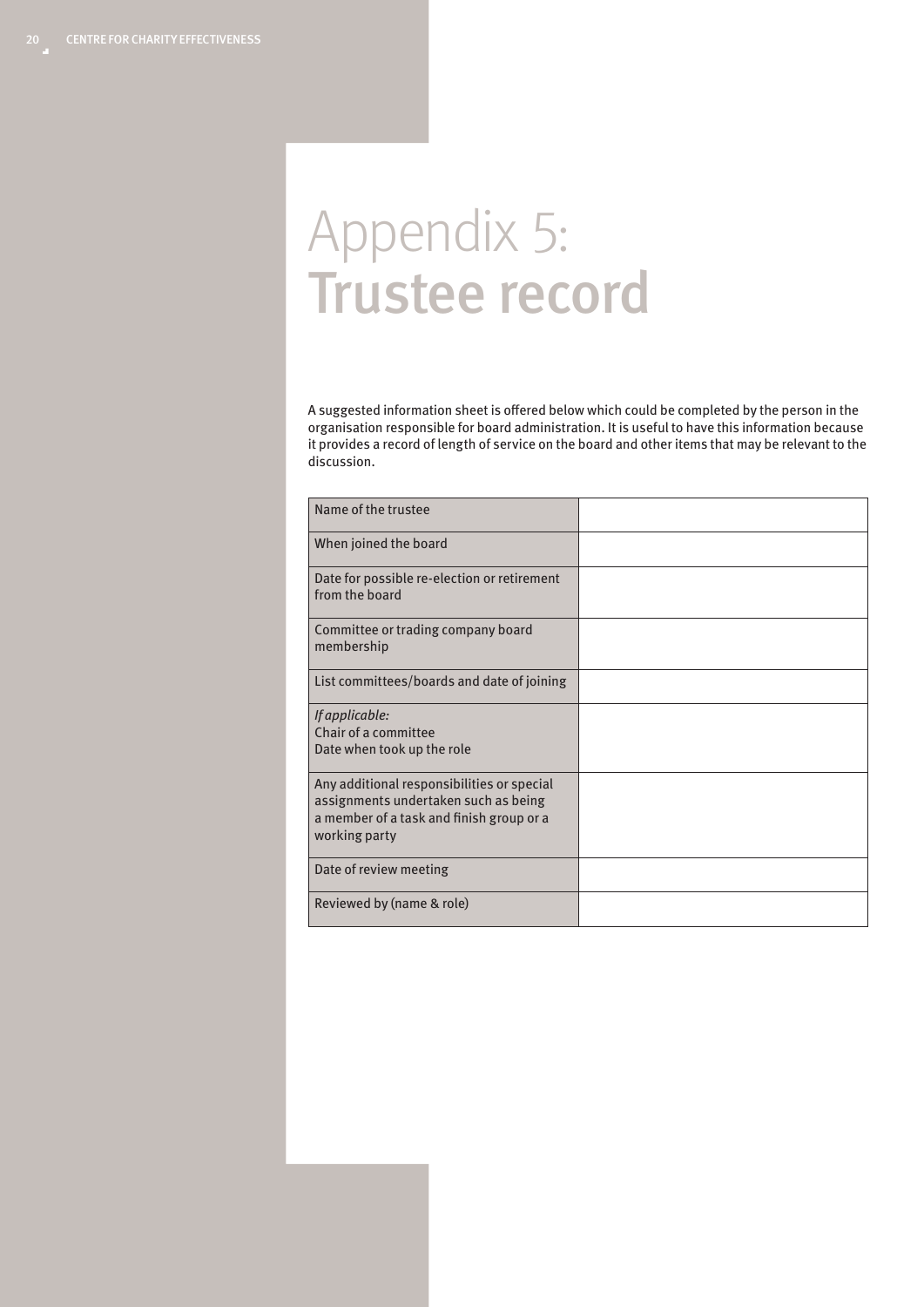### Appendix 6: Gathering deeper and broader levels of feedback

It is useful for a board to gather as wide a range of views as possible whether this is in relation to the performance of the Chair, Chief Executive or individual trustees.

- Aim to gather feedback from the trustee's peers and those who support the board including staff, who come into contact with the trustee; the advantage of this approach is that members of a board see one another at work and therefore have first-hand knowledge to enable an evaluation to be made.
- A governance committee can steer the process, overseeing the type of question framework used, ensuring that reviews are undertaken and that follow-up action is taken as a result (i.e. that a draft board development plan is agreed).
- An additional way to generate depth of feedback is through a short framework of questions distributed through an online survey provider so that responses cannot be individually identified. This can also cut the time involved in collecting feedback.
- The collated feedback can then be offered during the review meeting, as a contribution and framing of the review conversation; it can help to identify areas where trustees have contributed well or areas where they might want some development (for example, by attending a committee which is outside their area of expertise or being briefed by a member of staff).
- For the Chief Executive's performance review, it is helpful to have a 360° process gathering views from all trustees, those they manage as well as from peers and external stakeholders; involve the board in setting and monitoring goals.

#### Disclaimer

While great care has been taken to ensure the accuracy of information contained in this publication, information contained is provided on an 'as is' basis with no guarantees of completeness, accuracy, usefulness, timeliness or of the results obtained from the use of the information and Cass Centre for Charity Effectiveness accepts no responsibility or liability for any errors or omissions that may occur. The publisher and author make no representation, express or implied with regard to the accuracy of the information contained in this publication.

The views expressed in this publication may not necessarily be those of Cass Centre for Charity Effectiveness. Any action you take upon this information is strictly at your own risk. Specific advice should be sought from professional advisers for specific situations.

7. Nadler, D. A., Nadler, M. B., and Behan, B. A., (2006) Building Better Boards: *A Blueprint for Effective Governance*, Jossey-Bass.